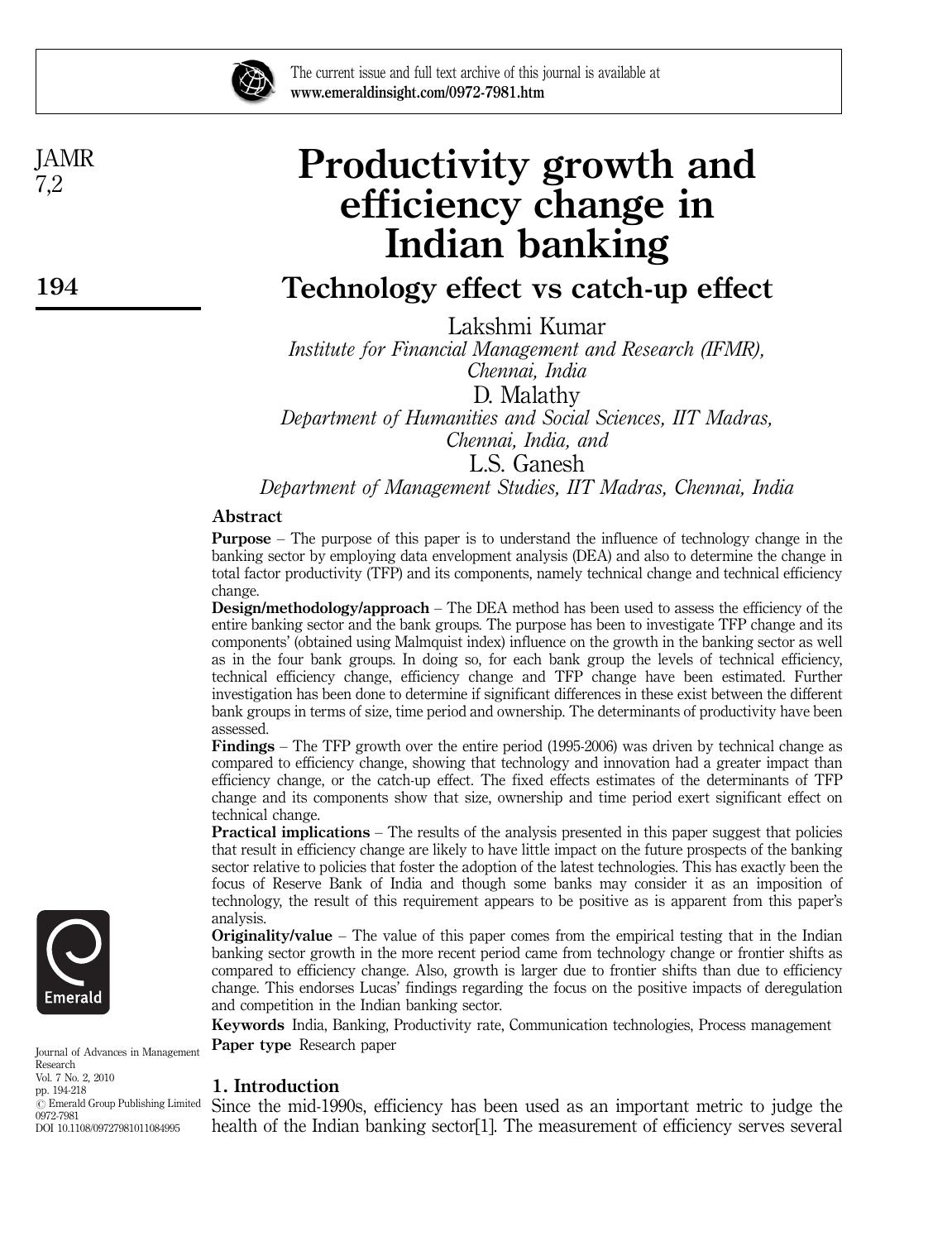purposes. It helps individual banks to benchmark their relative efficiency against the ''best practice'' bank(s). It helps to evaluate the impact of various policy measures in the light of financial reforms, the first phase of which was claimed to be capital infusing and the second phase competition/efficiency oriented (Reddy, 2004).

Productivity growth too has been a subject of great interest and concern for development economists and policy makers. The concept of productivity growth as well as its measurement gained importance when it was realized that economic growth based on expansion of inputs, rather than growth in output per unit of input, is inevitably subject to diminishing returns.

Historically, although productivity growth has been regarded as a principal contributor to economic growth, the credit for popularizing growth accounting exercises in empirical literature goes to Solow (1957). Using a growth accounting framework, Solow separated growth originating from increased application of factor inputs and that which is due to residual factors, which was designated as productivity. Since then, considerable research has been undertaken on the measurement, determinants and consequences of factor productivity. This has led to newer and better data generation, better analytical techniques and also analysis of causal factors that can help explain productivity.

The concepts of efficiency and productivity are often used interchangeably. It is however important to understand the subtle difference between the two. In the case of a firm or a production unit producing one output using single input, productivity refers to the ratio of its output to its input. In a multi input-output case, the outputs appearing in the numerator are aggregated in some "economically sensible manner", and so are the inputs in the denominator so that the overall productivity remains the ratio of two scalars. Available evidence from literature indicates that changes in productivity can occur due to three reasons, namely technical change or changes in efficiency, or differences in the setup in which production occurs. This clearly implies that efficiency is only one component of productivity change of a firm.

This paper makes an attempt to evaluate the total factor productivity (TFP) growth in the banking sector, over the period 1995-2006. The popular non-parametric method namely data envelopment analysis (DEA) has been used for the purpose. The measures of productivity growth are computed across the various bank types, namely public sector banks (PSBs), old private banks (OPBs), new private banks (NPBs) and foreign banks (FBs).It is important to study the same in the context of understanding the productivity of the banking sector because several Reserve Bank of India (RBI) reports have indicated that some bank groups have become more efficient in terms of operational efficiency since 1996[2]. Most studies on efficiency of banking in India have done so through financial ratios. Rishi and Saxena (2004) have discussed how the growth in output in the post-reform period, particularly among the early adopters of technology (NPBs and FBs) is related to the growth in profit per employee (PPE) and business per employee (BPE) (partial productivity).

Given the importance of the banking sector and the growing evidence of its increased efficiency, this TFP growth study will allow identification of growth due to productivity and also the sources of growth. This will be done by decomposing the growth into two distinct changes, namely, the catching up effect and the identification of innovation, apart from understanding the change in technical efficiency over the period of consideration. The question therefore arises as to why TFP growth should be decomposed into technological change and efficiency change? The decomposition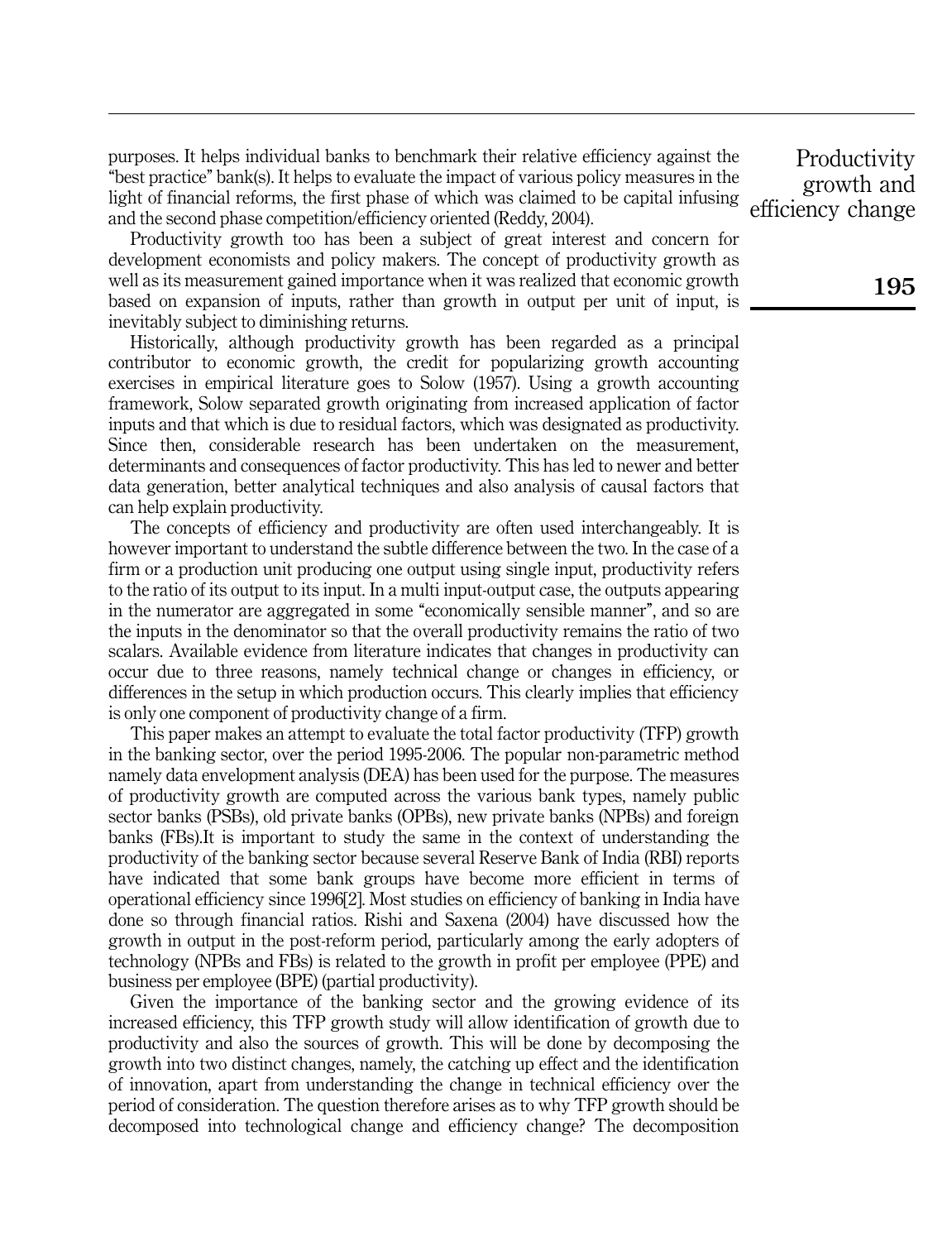helps to determine what kinds of policies are better suited to improve the growth prospects of the banking sector.

There are two mechanisms through which a firm can grow. On the one hand, the firm could get closer to its production possibilities frontier thereby improving its allocative efficiency. In this case, a bank reorganizes its inputs given the available technology. On the other hand, the bank can grow by adopting state-of-the-art technology and consequently shift its production frontier. This is referred to as growth by technological change. Apart from isolating the dominant effect on growth, this paper will help understand whether resource reallocation or access to technology will lead to faster growth. We have also attempted to assess the influence of select variables on productivity and efficiency change using panel data models.

The remainder of this paper is organized as follows. Section 2 gives a selected literature review and section 3 describes the DEA methodology for measuring efficiency and its decomposition. Section 4 provides a discussion on the inputs and outputs and compares them with previous studies. Section 5 discusses the empirical results, section 6 the determinants of productivity, section 7 presents the managerial implications of research and section 8 the summary and conclusions.

## 2. Literature review

There is rich literature, mostly with regard to developed countries, on assessing bank performance using measures of efficiency and productivity across. Various methodologies have been used and different conclusions reached. Fare *et al.* (1994) discuss in their paper how the USA in the 1980s maintained a higher growth among its industrial peer countries due to technical change rather than efficiency change. There are also many good surveys/articles of the efficiency and productivity literature related to banking.

Berger and Humphrey (1997) document a country-wise and methodology-wise review of studies on bank efficiency. More recently, Alam (2001) and Berger and Mester (2003) provided updated reviews. These two studies contain an exhaustive list of methodologies applied in various studies. They form the basis for selection of inputs/ outputs as well as the methodology in this paper.

Outside of the USA, Berg *et al.* (1992) used the Malmquist index (Malmquist, 1953) to analyze the performance of Norwegian banks between 1980 and 1989. They identified productivity regress before deregulation and progress post-deregulation. The productivity change was mainly attributed to relative efficiency gains rather than frontier shifts. In continuation, Berg *et al.* (1993) extended the study to the Finnish and Swedish banking sectors using data for a single year. This yielded similar results as their earlier study. Elyasiani and Mehdian (1995) worked on US data and selected 1979 and 1986 as proxies for pre- and post-deregulation. They found that for large banks technical efficiency declined and technology regressed. Their study grouped banks according to their size. In contrast, this paper involves a comparison of various bank groups according to their ownership structure. Most studies (including the RBI) relating to banks in India group banks according to ownership structure. This seems the case because the characteristics of bank groups in terms of their origin, objectives, etc., have been similar historically. Wheelock and Wilson (1999) decomposed TFP growth in banks in the USA during the period 1984 to 1993. They found that technical efficiency dropped but considerable technology progress happened in the ten-year period. This varied according to bank size. Alam (2001) found sustained productivity progress post-1985 in the US banking sector. The productivity increase was primarily

JAMR 7,2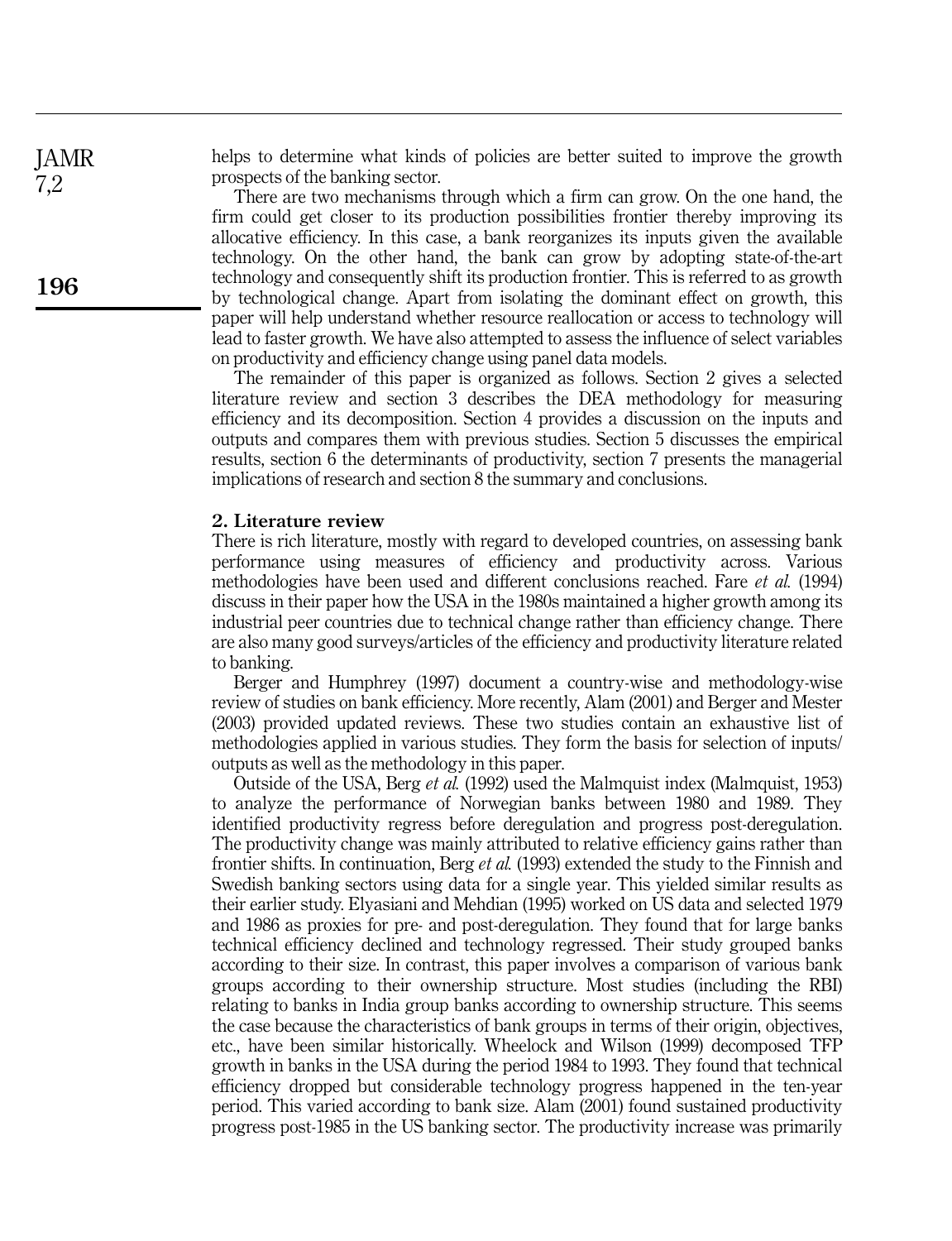attributed to technological changes. The common question addressed in most studies has been whether there has been productivity growth due to deregulation and whether this growth could be attributed to technical efficiency change or technical change. Most countries found convergence or catching up preceding the frontier shift. This paper will address the same question in the context of India.

Indian studies on bank efficiency and productivity have been evolving since the 1990s. Only a few papers have estimated TFP growth in Indian banking, which is the growth of output relative to input usage. Results from such studies are varied and often contrasting:

- . technical change is the main contributor to TFP growth (Subramanyam, 1993);
- . deregulation has led to improvement in TFP growth (Bhattacharyya *et al.*, 1997); and
- . there is no significant impact of deregulation on TFP growth (Kumbhakar and Sarkar, 2003).

Reddy (2005) discussed TFP growth in Indian banking by decomposing it into technology change and efficiency change in the period 1995 to 2006. Overall, he found that TFP was stagnant over the time period, technology change was declining at the same time that efficiency change was improving. Among the bank groups, PSBs performed the best followed by the OPBs, FBs and the NPBs. Ram Mohan and Ray (2004) estimated TFP growth for all Indian banks using DEA and concluded that differences among productivity levels of different bank groups were insignificant.

The studies in India relating to efficiency in banking are based on financial ratios. They examine the effect of performance and competition in banking across various bank groups or banks based on size. Some of the pertinent literature is discussed here. Sarkar *et al.* (1998) studied performance in terms of financial ratios of efficiency and profitability and concluded that private banks are not unambiguously superior to public banks. Sarkar and Bhaumik (1998) studied bank competition in Indian states during 1980 to 1998. They found that competition from FBs has been very small compared to the established presence of PSBs. Das (1999) performed a sequential decomposition model for profitability analysis of PSBs and found a convergence in bank-wise profitability in the post-reform period. Koeva (2003) examined a variety of financial indicators of banks and concluded that ownership had a significant effect on some of the performance indicators and deregulation had led to lower intermediation costs and profitability. More recently, Bhaumik and Dimova (2004) studied performance in terms of return on assets of all banks and concluded that by 2000 competition had helped PSBs to reduce the gap in performance between them and private banks. Das (1997) estimated efficiency for PSBs and found that they had improved their allocative efficiency significantly in the post-reform period, but there was a fall in scale efficiency. Das *et al.* (2005) discussed liberalization, ownership with respect to revenue efficiency and profit efficiency in Indian banking. They found that the median efficiency scores of bigger banks, and in particular Indian banks, had improved in the post-reform period. However, the above studies have not decomposed growth into technical efficiency change and technical change, since technology had not taken center stage in those periods of study.

The two studies by Subramanyam (1993) and Reddy (2005) decomposed TFP growth into technical efficiency change and technical change. The former studied the question of what contributed to TFP growth before 1991, and also examined Indian banking before liberalization. The latter pursued the same question, but with a different choice of inputs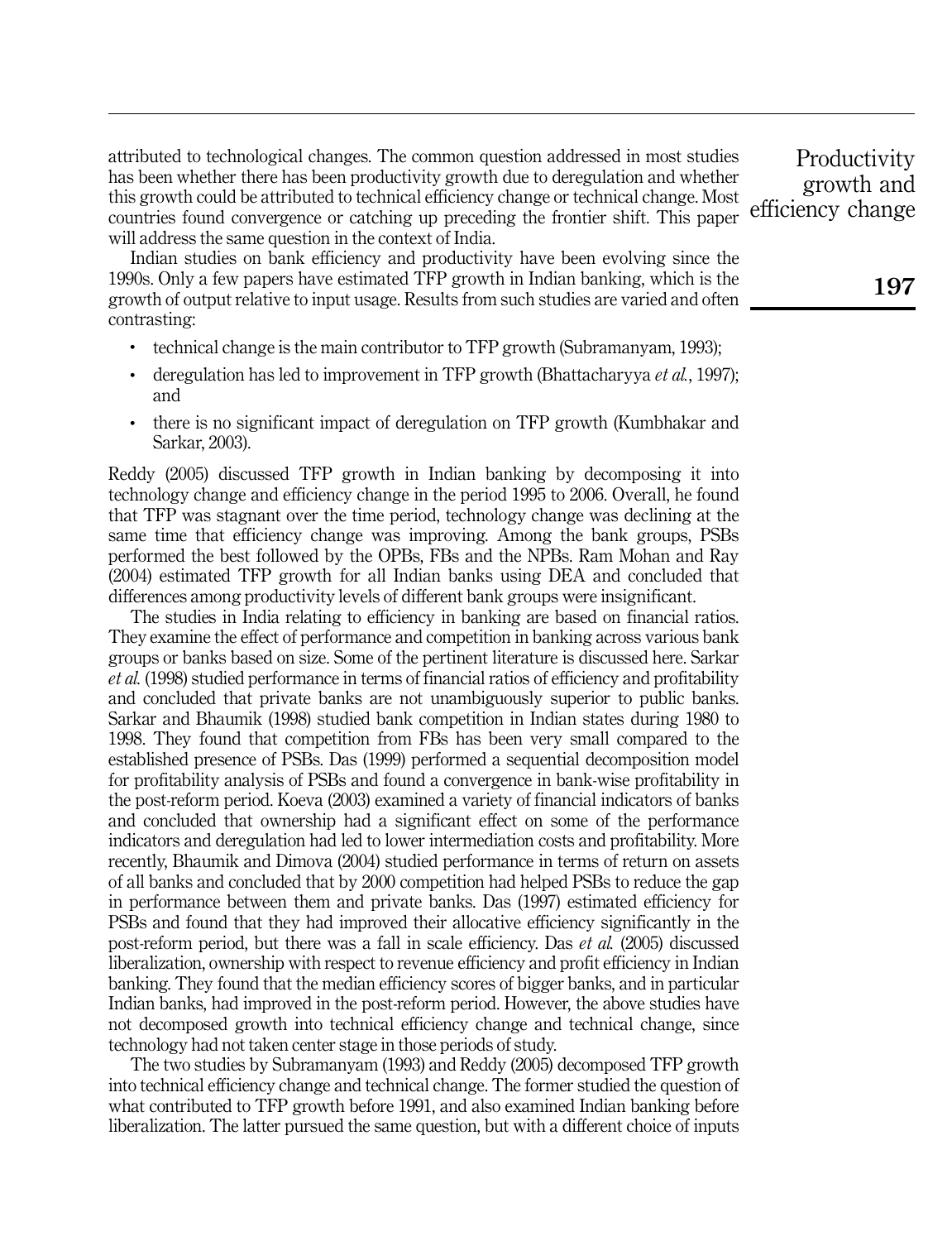and outputs, using the production approach (PA). The choice of inputs/outputs has always been a contentious issue in banking. In this work, the intermediation approach (IA) is used to address the issues of efficiency and productivity in the Indian banking sector. A more detailed discussion is presented in section 4.

Specifically, the present study will examine TFP change during the period 1995- 2006, year wise, examine it with reference to various inputs to determine if TFP change was due to efficiency change (catching up effect), technical change (innovation) or input driven (high input investment). The study will be conducted on the entire banking sector, the four distinct bank groups, namely PSBs, OPBs, NPBs and FBs as well as at the individual bank level. The four bank groups are treated as homogenous units with similar characteristics for aggregation over time. Panel data models are used to assess the influence of select variables on productivity and efficiency change.

#### 3. Methodology

The concept of technical efficiency is as old as neoclassical economics, but the interest in its measurement is not. The question arises as to why should one measure technical efficiency at all. There are two principal supporting arguments. The first, and the most compelling reason, lies in the recognition that a gap exists between the theoretical assumptions of full technical efficiency and the empirical reality. Leibenstein (1966) drew attention to this in the 60s. Second, on *a priori* reasoning, there is a high probability that, where technical inefficiency exists, it will exert an influence on allocative efficiency and there will be a cumulative negative effect on economic efficiency (Bauer, 1990; Kalirajan and Shand, 1999). Following this logic, technical efficiency becomes central to the achievement of high levels of economic performance at the firm level, as does its measurement.

Technical efficiency is concerned with how closely the production unit operates to the frontier of the production possibility set. The historical roots of a rigorous approach to efficiency measurement can be traced to the works of Koopmans (1951), Debreu (1951) and Farrell (1957). These authors used the concepts of isoquant frontiers and production functions to define relative technical efficiency as the firm's (any unit of observation) "distance" from a production frontier built with observed data from inputoutput combinations. Koopmans provides a definition of efficiency while Debreu and Farrell provide a measure of efficiency (Knox and Lovell, 1993).

A variety of theoretical approaches, parametric and non-parametric, have been developed to investigate the failure of producers to achieve the same level of efficiency (for a detailed survey on such methodologies see Kalirajan and Shand, 1999). In parametric models, one specifies an explicit functional form for the frontier and econometrically estimates the parameters using sample data for inputs and outputs, and hence the accuracy of the derived technical efficiency estimates is sensitive to the nature of the functional form specified. In contrast, the method of DEA introduced by Charnes, Cooper and Rhodes (CCR) (1978) and further generalized by Banker, Charnes and Copper (BCC) (1984) offers a non-parametric alternative to parametric frontier production function analysis. The method has the advantage that it is parameter free, and includes observed input-output data without requiring a priori specification of functional forms. A production frontier is empirically constructed using linear programming methods from observed input-output data of sample firms. Efficiency of firms is then measured in terms of how far they are from the frontier.

DEA was developed initially to evaluate the efficiency of public sector and nonprofit organizations. Sherman and Gold (1985) were the first to apply DEA to banking. DEA calculates the relative efficiency scores of various decision-making units (DMUs)

JAMR 7,2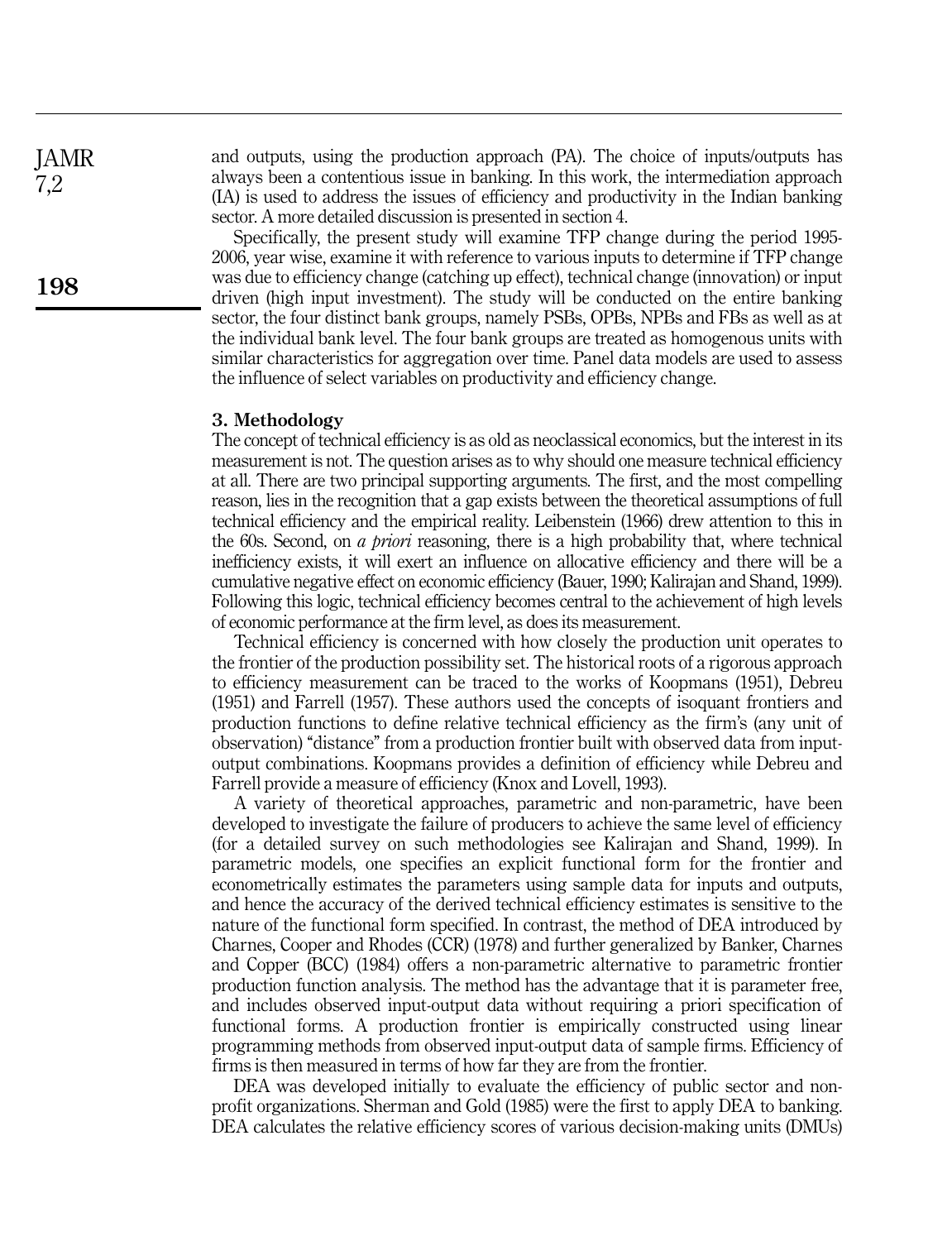in the particular sample. The DMUs could be banks or branches of banks. The DEA measure compares each of the banks/branches in that sample with the best practice in the sample. It tells the user which of the DMUs in the sample are efficient and which are not. The ability of DEA to identify possible peers or role models as well as simple efficiency scores gives it an edge over other methods. As an efficient frontier technique, DEA identifies the inefficiency in a particular DMU by comparing it to similar DMUs regarded as efficient, rather than trying to associate a DMU's performance with statistical averages that may not be applicable to that DMU.

Methodologically, the characteristics of DEA can be described through the original model. Consider *N* units (each is called a DMU) that convert *I* inputs into *J* outputs, where *I* can be larger, equal or smaller than *J*. To measure the efficiency of this conversion process for a DMU, CCR (1978) proposed the use of the maximum of a ratio of weighted outputs to weighted inputs for that unit, subject to the condition that the similar ratios for all other DMUs be less than or equal to 1. That is:

$$
Max\,e^0 = \frac{\sum_{j=1}^{J} u_j^0 y_j^0}{\sum_{i=1}^{I} v_i^0 x_i^0}
$$
\n(1)

Subject to:

$$
\frac{\sum_{j=1}^{J} u_j^0 y_j^n}{\sum_{i=1}^{I} v_i^0 x_i^n} \le 1; n = 1, ..., N
$$
  

$$
v_i^0, u_j^0 \ge 0; i = 1, ..., I; j = 1, ..., J
$$

where  $y_j^n$ ,  $x_i^n$  are positive known outputs and inputs of the nth DMU and  $v_i^0$ ,  $u_j^0$  are the variable weights to be determined by solving problem (1) above.

The DMU being measured is indicated by the index 0, which is referred to as the base DMU. The maximum of the objective function  $e^0$  given by problem (1) is the DEA efficiency score assigned to  $\text{DMU}^0$ . Since every DMU can be  $\text{DMU}^0$ , this optimization problem is well defined for every DMU. If the efficiency score  $e^0 = 1$ , then DMU<sup>0</sup> satisfies the necessary condition to be DEA efficient; otherwise it is DEA inefficient.

It is difficult to solve problem (1) as stated, because the objective function is nonlinear and fractional. CCR (1978), however, transformed the above non-linear programming problem into a linear one as follows:

$$
Max \, h^0 = \sum_{j=1}^{J} u_j^0 y_j^0 \tag{2}
$$

Subject to:

$$
\sum_{i=1}^{I} v_i^0 x_i^0 = 1, \text{ and } \sum_{j=1}^{J} u_j^0 y_j^n - \sum_{i=1}^{I} v_i^0 x_i^n \le 0;
$$
  

$$
n = 1, \dots, N; v_i^0 \ge \mu; u_j^0 \ge \mu; i = 1, \dots, I; j = 1, \dots, J
$$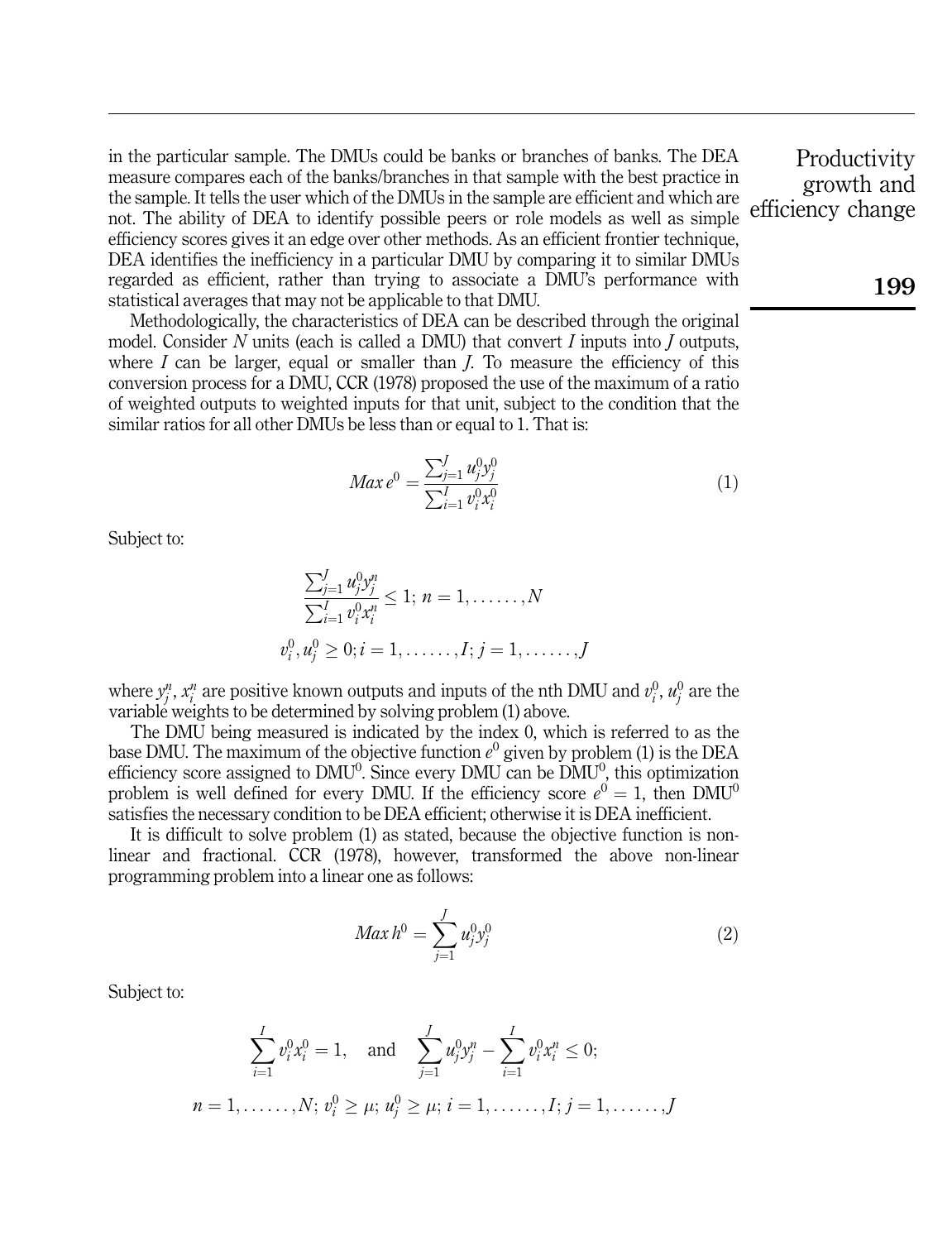The variables defined in problem (2) are the same as those defined in problem (1). An arbitrarily small positive number,  $\mu$  is introduced in problem (2) to ensure that all of the known inputs and outputs have positive weight values and that the optimal objective function of the dual problem to problem (2) is not affected by the values assigned to the dual slack variables in computing the DEA efficiency score for each DMU. The condition  $h^0 = 1$  ensures that the base DMU<sup>0</sup> is DEA efficient; otherwise it is DEA inefficient, with respect to all other DMUs. A complete DEA model involves the solution of *N* such problems, each for a base DMU, yielding  $N$  different  $(v_i^n, u_j^n)$  weight sets. In each program, the constraints are held constant while the ratio to be maximized is changed. Finally, these DEA problems are solved using the computer software developed by Coelli (1996). The Malmquist index (Malmquist, 1953) is frequently used to evaluate technological change or technical change (used interchangeably) and technical efficiency change.

The concept of the Malmquist index can be understood by considering a single input and single output production process. An output-efficient firm is one which cannot increase its output unless it also increases one or more of its inputs; such a firm has an efficiency score (or, Malmquist index) of 1. Conversely, an output-inefficient firm has an efficiency score less than 1. Figure 1 is illustrative of a single-input  $(x)$ , singleoutput (y) production scenario. The bold rays from the origin, labeled  $T_t$  and  $T_{t+1}$ , represent the boundaries of technology at time  $t$  and  $t + 1$ , respectively, under the assumption of constant returns to scale (CRS).

Since  $T_{t+1}$  is above  $T_t$ , technological progress has occurred between time *t* and  $t + 1$ . Consider the case of firm "n" represented as  $(x<sub>nt</sub>, y<sub>nt</sub>)$  at time *t*. Since it is completely interior to the  $\mathrm{T}_t$  frontier, this firm is inefficient and its output inefficiency is measured as the ratio 0a/0b. Similarly, the same firm at  $t + 1$ , represented as  $(x_{n,t+1}, y_{n,t+1})$  is inefficient with respect to the  $T_{t+1}$  frontier and its inefficiency score is given by 0e/0f.

DEA is used to define the boundary of the technology and obtain the efficiency score for each bank in each time period. It does so by creating an envelope of observed production points (CCR, 1978). DEA provides for flexible piece wise linear approximations to model the best-practice reference technology. One advantage of programming methods over econometric models is that they do not require an assumption of cost minimization or





JAMR 7,2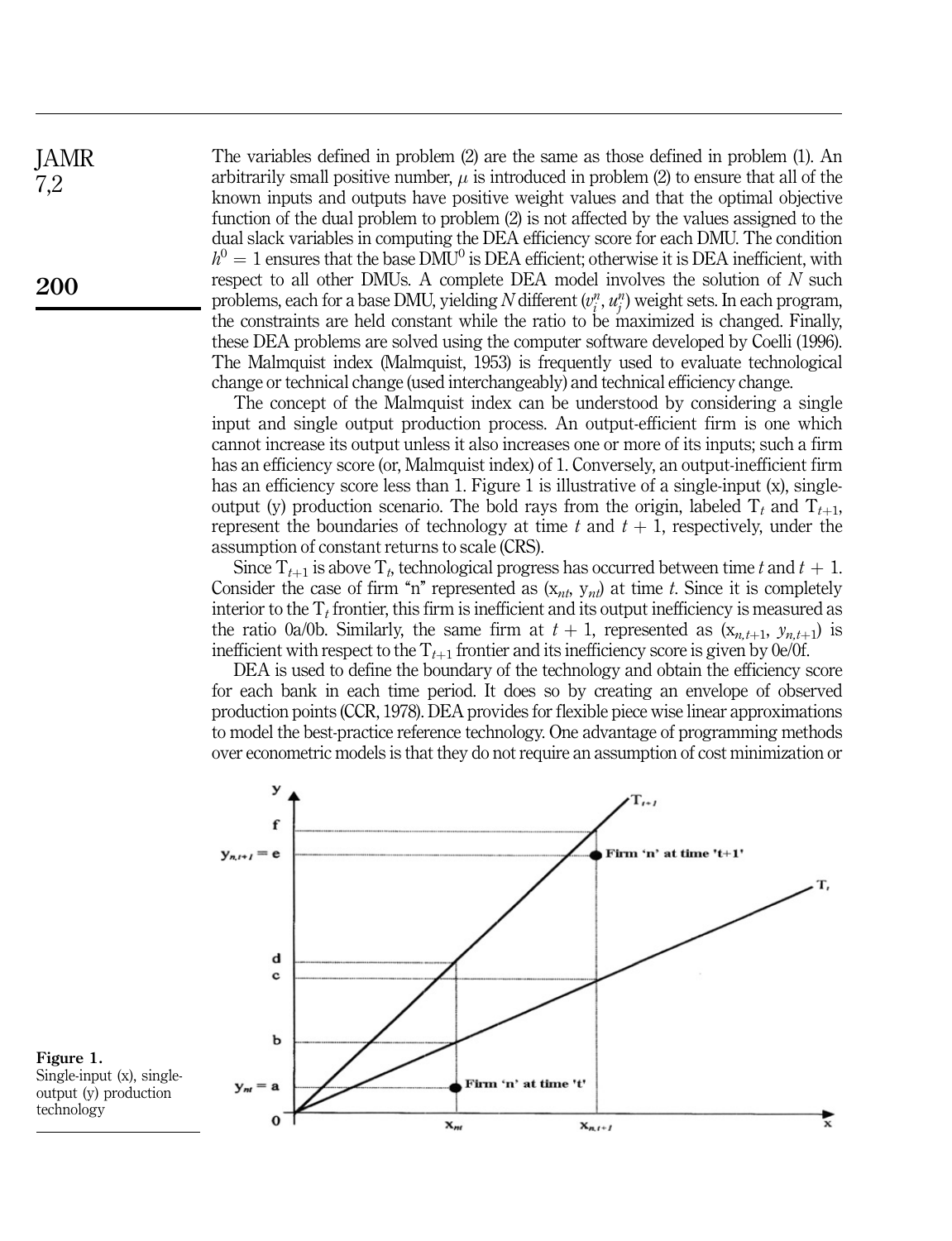profit maximization. In addition, linear programming methods are non-parametric and thus do not require a priori specification of a production function. Finally, these methods do not smooth effects and, therefore, allow for greater flexibility since substantial annual variations in efficiency can occur if they exist in the data. The DEA methodology using the Malmquist index is used in this analysis for it offers the advantage of handling multiple inputs and outputs, a unique feature of the banking sector.

The Malmquist index procedure is used to identify productivity dynamics. It can account for changes in both technical efficiency (catching up) and changes in frontier technology (innovation). In a study of industrialized countries, Fare *et al.* (1994) note that this decomposition allows for a more comprehensive measure of productivity growth convergence since earlier endeavors failed to distinguish between these two components. The decomposition can be illustrated by referring back to Figure 1. For firm "n" the decomposition is:

Malmquist Index 
$$
=\left(\frac{Oe}{Of}\right)\left(\frac{Ob}{Oa}\right) * \left(\frac{Of}{Oc}\right)\left(\frac{Od}{Ob}\right)^{1/2}
$$
  
 $= E_{t+1} * A_{t+1}$  (3)

This index captures the dynamics of productivity change by incorporating data from two adjacent periods:  $E_{t+1}$  reflects changes in relative efficiency while  $A_{t+1}$  reflects changes in technology between  $t$  and  $t + 1$ . For the index and its components, values below 1 indicate productivity decline (regress) while values above 1 indicate growth (progress). For the firm n, both components exceed 1. In terms of relative technical efficiency, the firm moved closer to the relevant contemporaneous frontier indicating that production for this firm is converging to the frontier (i.e.  $E_{t+1} > 1$ ). In terms of technology shifts, the frontier, as measured at input levels  $x_t$  and  $x_{t+1}$  moved out between periods *t* and  $t + 1$  (i.e.  $A_{t+1} > 1$ ).

Before proceeding with the analysis, a comparison of the various inputs and outputs used in the banking sector is made in the following section. This comparison is presented to enable a better understanding of the contentious issue of inputs and outputs of the banking sector. The definitions of inputs and outputs used in this paper are based on the discussions that follow.

## 4. Specification of outputs and inputs

A definition of banking inputs and outputs is necessary in order to analyze the efficiency of the banking sector. Economists are divided over the conceptual issue of the correct definitions of outputs and inputs in the industry.

Broadly speaking, the literature identifies five approaches to the input and output specifications (see Table I). Three of the approaches, the production approach (PA), the intermediation approach (IA) and the asset approach (AA) are related to some functions carried out by banks. According to the PA, banks are mainly considered as producers of deposit accounts and loan services; the number of accounts serviced or transactions processed are measures of outputs. Inputs include capital and labor, but do not include interest costs. According to the IA, banks are viewed as intermediates, which transform and transfer financial resources from units in surplus to units in deficit. This approach is particularly appropriate for banks where more activities consist of turning large deposits and funds purchased from other financial institutions into loans and financial investments. A variant of the IA is the AA, which focuses on recent developments in the theory of intermediation. Outputs are strictly defined by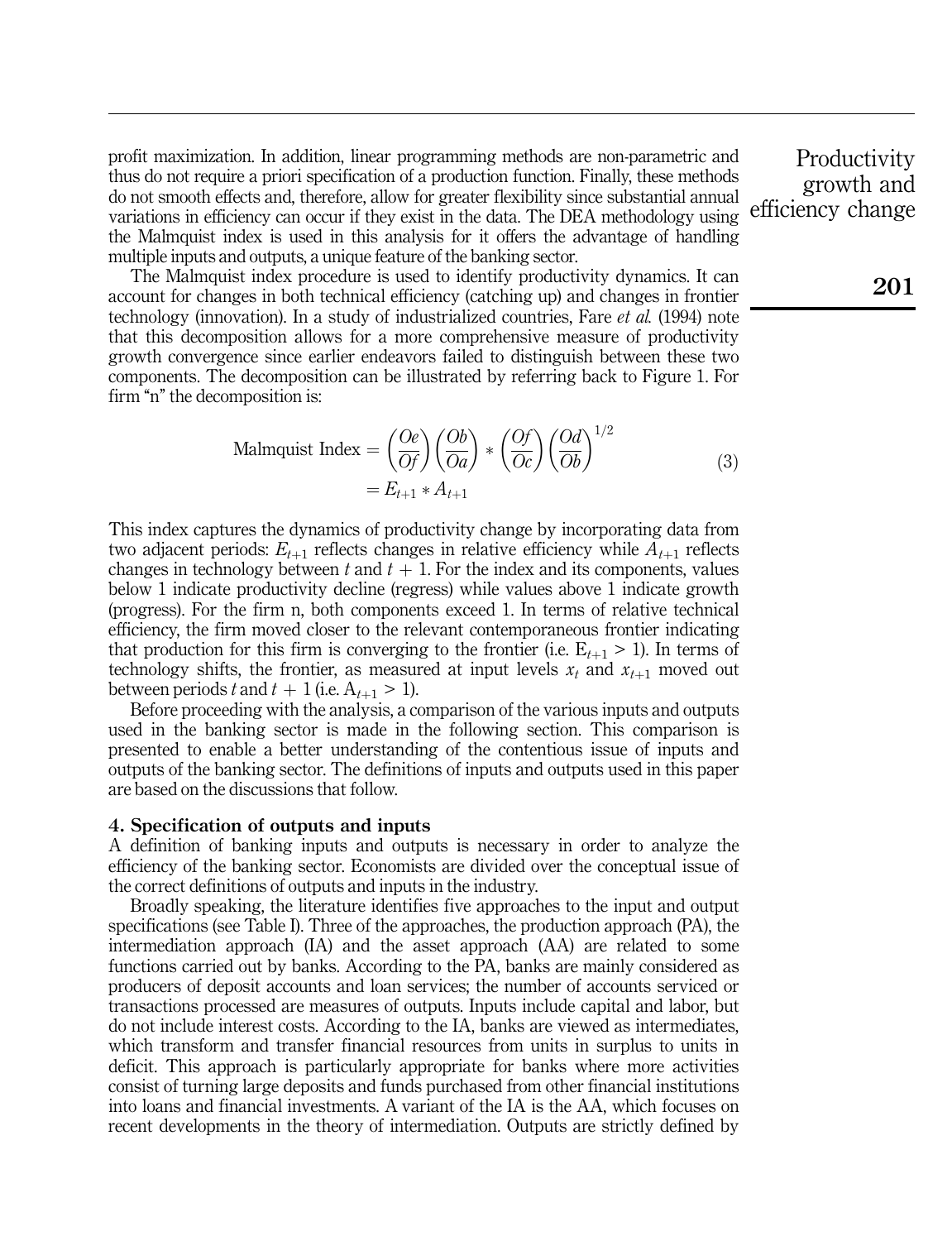| JAMR<br>$\bar{7,2}$               | Approach | PA                                         | $\Delta$<br>$\Delta$                                                                                          | $\overline{\mathbb{A}}$                                           | AA                                                                                                       | PA                                                           | $\Delta$                                                                                        | VAA                                                               | VAA<br>$\overline{\mathbb{A}}$                                                                             | AA<br>IA<br>IA                                                                                                                 | $\mathbb{A}^{\mathbb{A}}$                                                                                                                  | $\Delta$                                                                                                  | $\Delta$<br>$\Delta$                                                                                                       |
|-----------------------------------|----------|--------------------------------------------|---------------------------------------------------------------------------------------------------------------|-------------------------------------------------------------------|----------------------------------------------------------------------------------------------------------|--------------------------------------------------------------|-------------------------------------------------------------------------------------------------|-------------------------------------------------------------------|------------------------------------------------------------------------------------------------------------|--------------------------------------------------------------------------------------------------------------------------------|--------------------------------------------------------------------------------------------------------------------------------------------|-----------------------------------------------------------------------------------------------------------|----------------------------------------------------------------------------------------------------------------------------|
| 202                               | Outputs  | Number of transactions                     | Loans (real estate, comm. Ind., consumer, other),<br>Loans, deposits (demand and time)                        | Total operating income, total interest income,<br>demand deposits | investments, loans (real estate, ind., commer, comer.)<br>total non-interest income and total net loans  | Number of deposit, accounts (demand, time), number           | Deposits (demand, retail, saving), loans (real estate,<br>of loans (real, estate, comm., inst.) | Loans, deposits, non-interest income<br>comm., ind., installment) | Interest income, non-interest income, total loans<br>Loans, deposits (current and saving), net loans       | Loans deposits, Services (number of branches)<br>Net interest margin, commission, brokerage,<br>Coans, investments<br>to banks | Fixed deposit, saving deposit, current deposit,<br>Net interest income, non-interest income<br>Advances, investments, deposits<br>exchange | investment loans and advances, number of branches<br>Consumer loans, real estate loans, investment, total | Net interest margin, non-interest margin, credit,<br>Loans, investments, other income<br>non-interest income<br>investment |
|                                   | Inputs   | Labor, capital (rent paid to each branch), | Labor (employees), capital, purchased funds<br>Labor (employees), capital, loanable funds<br>cost of supplies | Total operating expense, total non-interest                       | expense, provision for loan losses, actual loan losses<br>CD, time and saving deposits, demand deposits, | Labor, expenditure on materials, occupancy<br>capital, labor | costs and expenditure on furniture and equipments<br>Labor, purchased funds, capital            | Labor, non-interest expense, depreciation,                        | Interest expenses, non-interest-expenses, deposits<br>Capital, labor, purchased funds<br>interest expenses | Deposits, borrowings, no. of employees<br>Deposits, labor, purchased funds<br>Labor, capital                                   | Interest expenses, Non-interest expenses<br>Interest expense, operating expense<br>Labor, physical, capital                                | Transaction deposits, non-transaction deposits,                                                           | Deposits, borrowings, labor, fixed assets<br>Deposits, operating costs<br>equity, labor, capital                           |
| Table I.<br>Input-output measures | Authors  | Sherman and Gold (1985)                    | Rangan et al. (1988)<br>Aly et al. (1990)                                                                     | Charnes et al. (1990)                                             | Elyasiani and Mehdian<br>(1990, 1992)                                                                    | Ferrier and Lovell (1990)                                    | Berger and Humphrey (1991                                                                       | Olivei (1992)                                                     | Yue (1992)<br>Resti (1997)                                                                                 | English et al. (1993)<br>Berg <i>et al.</i> (1993)<br>Das (1997)                                                               | Bhattacharyya et al. (1997)<br>Bhattacharyya et al. (1999)<br>Sathye (1999)                                                                | Mukherjee et al. (2001)                                                                                   | Ram Mohan and Ray (2004)<br>Shamnugam and Das (2004)                                                                       |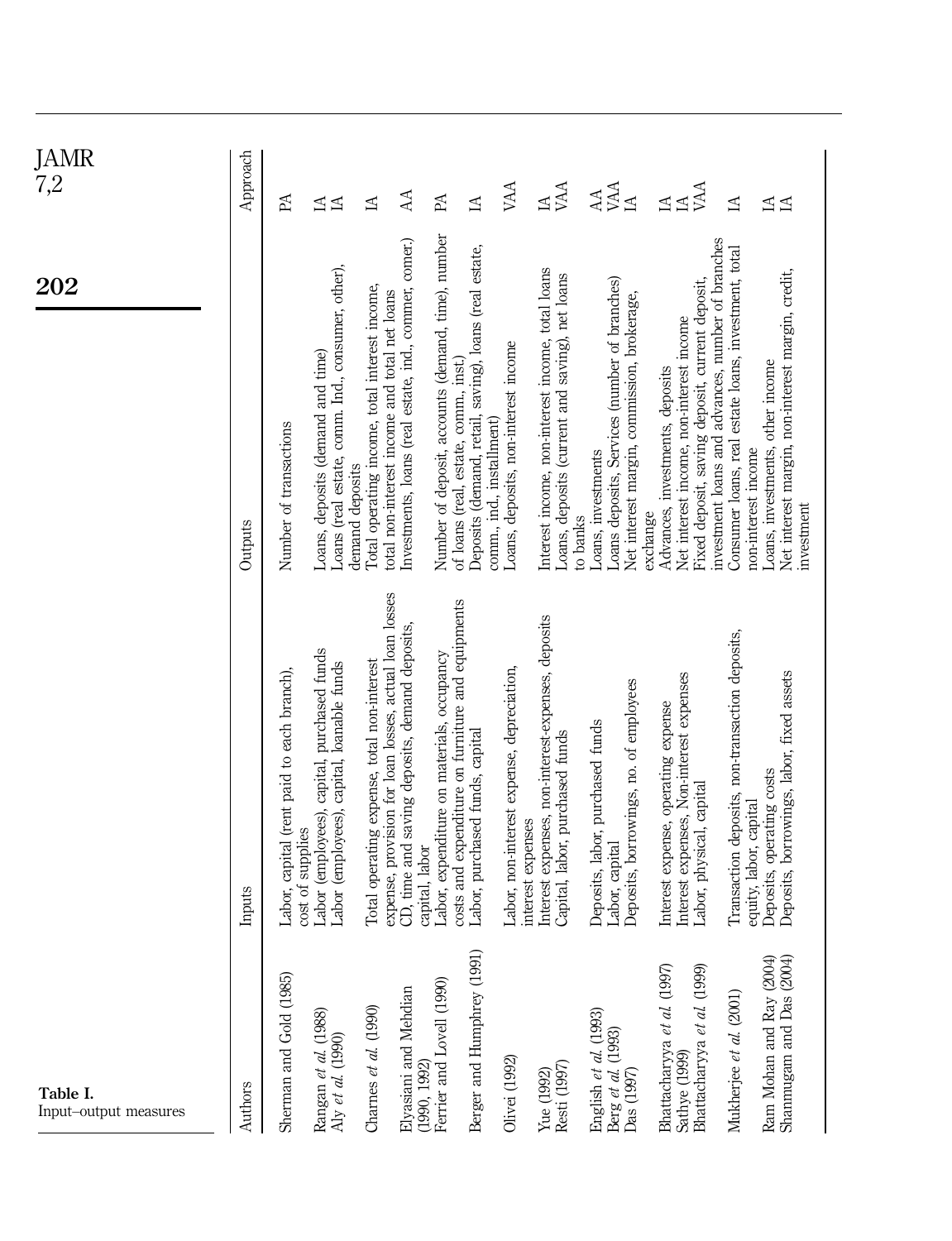assets and mainly by the production of loans, in which banks have advantages over other financial institutions. The main shortcoming of the IA and AA is that they do not take into account most of the services provided by banks.

The remaining two approaches are not related to macro economic functions carried out by banks. Under the user cost approach (UCA), the net contribution to bank revenue determines the nature of inputs and outputs. In the value-added approach (VAA), the identification of inputs or outputs is based on the share of value added. Items of the balance sheet with a substantial share of value added are considered as important outputs. In general, the UCA approach is less frequently used due to difficulty in collecting data. The PA approach seems to be apt when the relative efficiency of a branch is considered. The VAA approach has been implemented to measure changes in banking technology over time (Berger and Humphrey, 1991). IA and AA are the most widely used as can be seen from various bank studies as reported in Table I. The table reports a summary of definitions of various outputs and inputs used in some recent studies, which have followed non-parametric approaches.

There is considerable debate in the literature over what banks produce (output) and what resources they use in the process (inputs). Most studies use either the production or the IA. The Indian commercial banks have multiple goals. Coates (1990) comprehensively discussed the objectives of the Indian banking system, for which the PA would be inappropriate. The PA considers that banks use capital, labor and other non-financial inputs to provide services for account holders (Ferrier and Lovell, 1990). In the latter, banks are intermediating funds between savers and investors and incur interest expense and other operating expenses to provide revenue-generating services. Therefore investments, advances and deposits are treated as outputs.

The inputs and outputs of the banks used in the present study conform to the belief that presently the Indian commercial banks' objective is profit-orientation, with the regulatory agency (RBI) trying to foster economic growth (through its policies) while preserving the safety and soundness of the banking system (through adherence to Basel II norms). The study considers two outputs:

- (1) net interest margin, (interest earned minus interest paid, this reflects the gain in the financial intermediation process); and
- (2) non-interest income (commission, brokerage, reflecting revenues from other services).

The two outputs would reflect the profit goal of the banks. The inputs used are deposits, borrowings, labor (in numbers) and fixed assets (Shanmugam and Das, 2004).

The present research uses a time series of cross-sectional data. The data on inputs and outputs are obtained from RBI's *Statistical Tables* (various issues) relating to banks in India. Labor-related data are obtained from the Indian Banks Association (IBA) bulletins (various issues). The period of analysis is 1995 to 2006. A total of 64 banks operating in India are considered – 27 PSBs, 16 OPBs, 16 FBs and five NPBs. Only these 64 banks are considered as DEA entails an analysis of only a balanced panel and the period of analysis is 1995-2006, a 11-year period in which the numbers of banks have reduced due to mergers.

# 5. Empirical results

In using the IA, some authors use investments and credit as outputs. Hence, it will be worthwhile to look at the trends. Figure 2 shows the growth in the outputs of the banking sector in terms of investments, credit, interest margin and other income. Overall

Productivity growth and efficiency change

203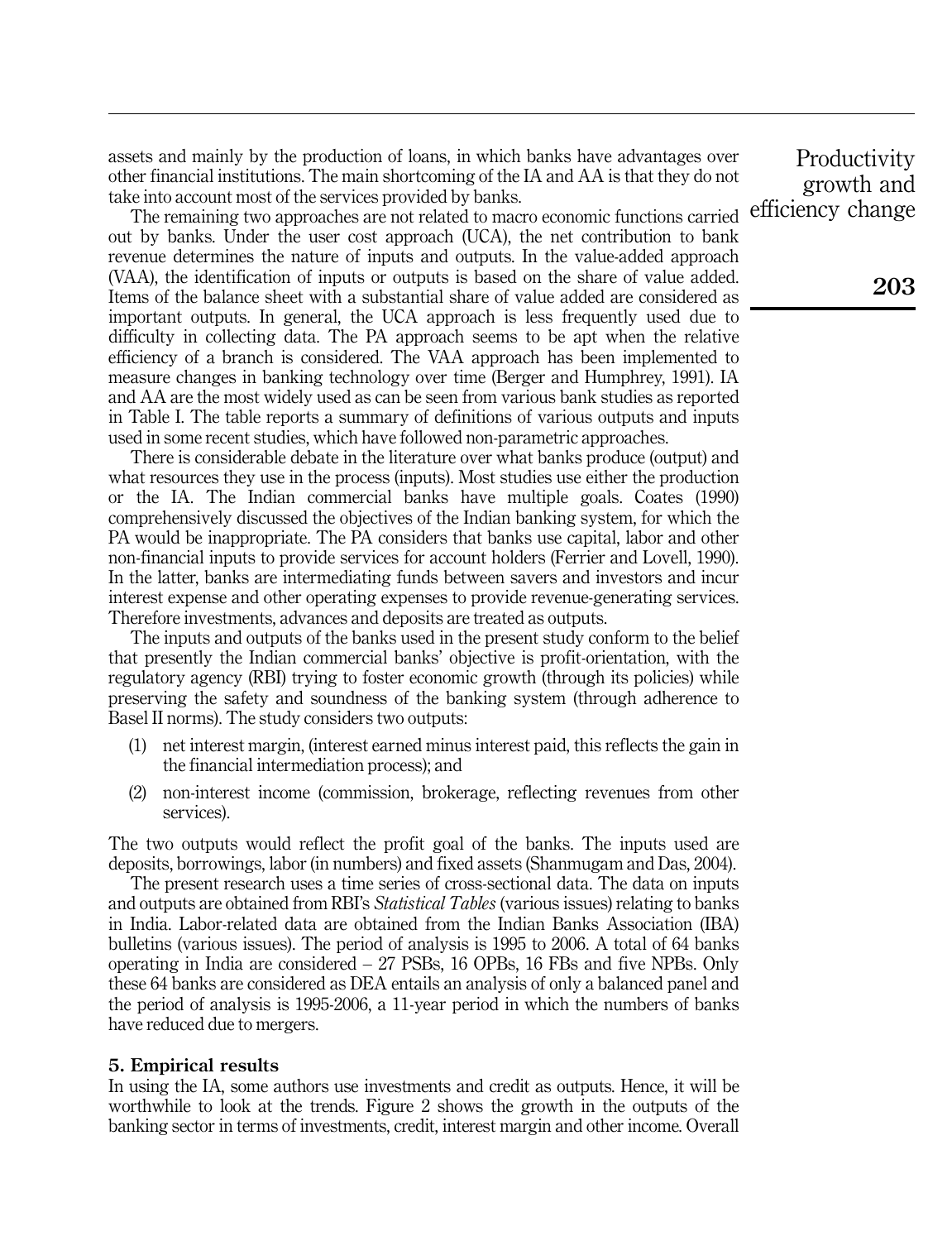

the growth in all indicators has been very high, and seems to suggest that investments have paid off or the banking sector's productivity has increased. A 20 percent CAGR in the case of investments against a 17 percent growth in credit speaks volumes about risk aversion and lazy banking. The 15 percent growth in interest margin is more a result of returns on the banks' investments than their advances. Overall, there has been profitability in the banking sector, but that needs investigation in the light of understanding whether it is capital accumulation driven or productivity driven.

The compounded growth in output (Figure 2) in the post-reform era, particularly among the early adopters of technology (NPBs and FBs), has been significantly higher than the other bank groups. It is interesting to find out what has contributed to this sustained increase in output. This study addresses the question of whether the output increase in the period of consideration (1995-2006) is due to the banks' better investments in technology and the consequent increase in technical efficiency change or efficient use of existing inputs and technology.

Given the importance of productivity growth, labor productivity trends are closely monitored by economists and policy makers and are often used as a measure of productivity (Ray, 2002). Figures 3 and 4 report median BPE and median PPE. Rishi and Saxena (2004) have used these among other indicators to show how the rising labor productivity in foreign and NPBs after 1997 indicates their very efficient use of recourses, particularly labor, as well as their efficient technology deployment as compared to PSBs (both the state bank group and other nationalized banks). Their empirical analysis demonstrates the superior performance of the early adopters of technology (NPBs and FBs) as compared to the late or passive adopters (PSBs). Figures 3 and 4 show very high variations in labor productivity trends among the different bank groups. The labor productivity of PSBs has been increasing but is very low in comparison with that of the NPBs and FBs.

BPE and PPE are only partial productivity figures like output per worker and fail to incorporate the contribution from capital and other inputs. According to Farrell (1957), labor productivity is a blatantly unsatisfactory measure and may indeed have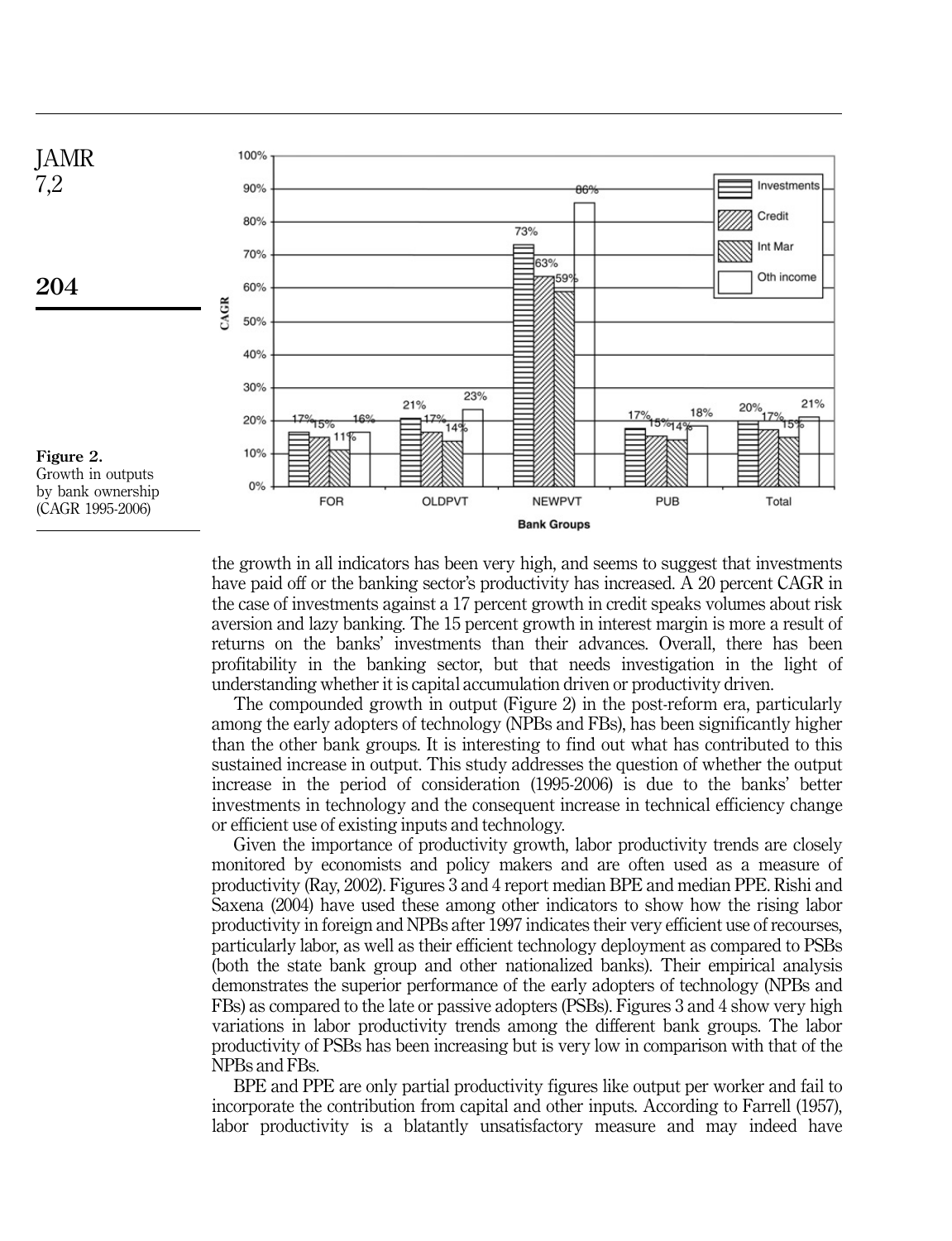

unfortunate effects on economic policy. It is also argued that a rapid growth in a partial factor productivity measure could be due to a rapid growth in an omitted input category and thus could be quite misleading (Diewert, 2003). Similarly, these measures are incapable of identifying the causal factors accounting for observed productivity growth. This problem can be resolved by analyzing TFP growth, which encompasses the effect not only of technical progress but also of better utilization of capacities, learning-bydoing and improved skills of labor (Ahluwalia, 1991). Both CRS and variable returns to scale (VRS) gave the same results. Hence an assumption of CRS or VRS is not needed.

Table II shows the TFP growth using the Malmquist productivity index over a period of time. Unlike the measure of labor productivity, which shows a steady increase, this growth rate shows ups and downs. There was a decline in TFP growth in the banking industry in the years 1995-1996 and 1999-2000. The decrease in TFP in 1995-1996  $(-2.9$ percent) can be attributed to the very high increase in inputs in that period. Even in the year 1999-2000  $(-1.7 \text{ percent})$ , the negative TFP growth could be attributed to RBI's directive to attain 100 percent computerization by 2000 (Reserve Bank of India, 1999) which necessitated high input costs. The banks probably hoped to reap the benefits of investment in fixed assets and their borrowings over a period of time. The period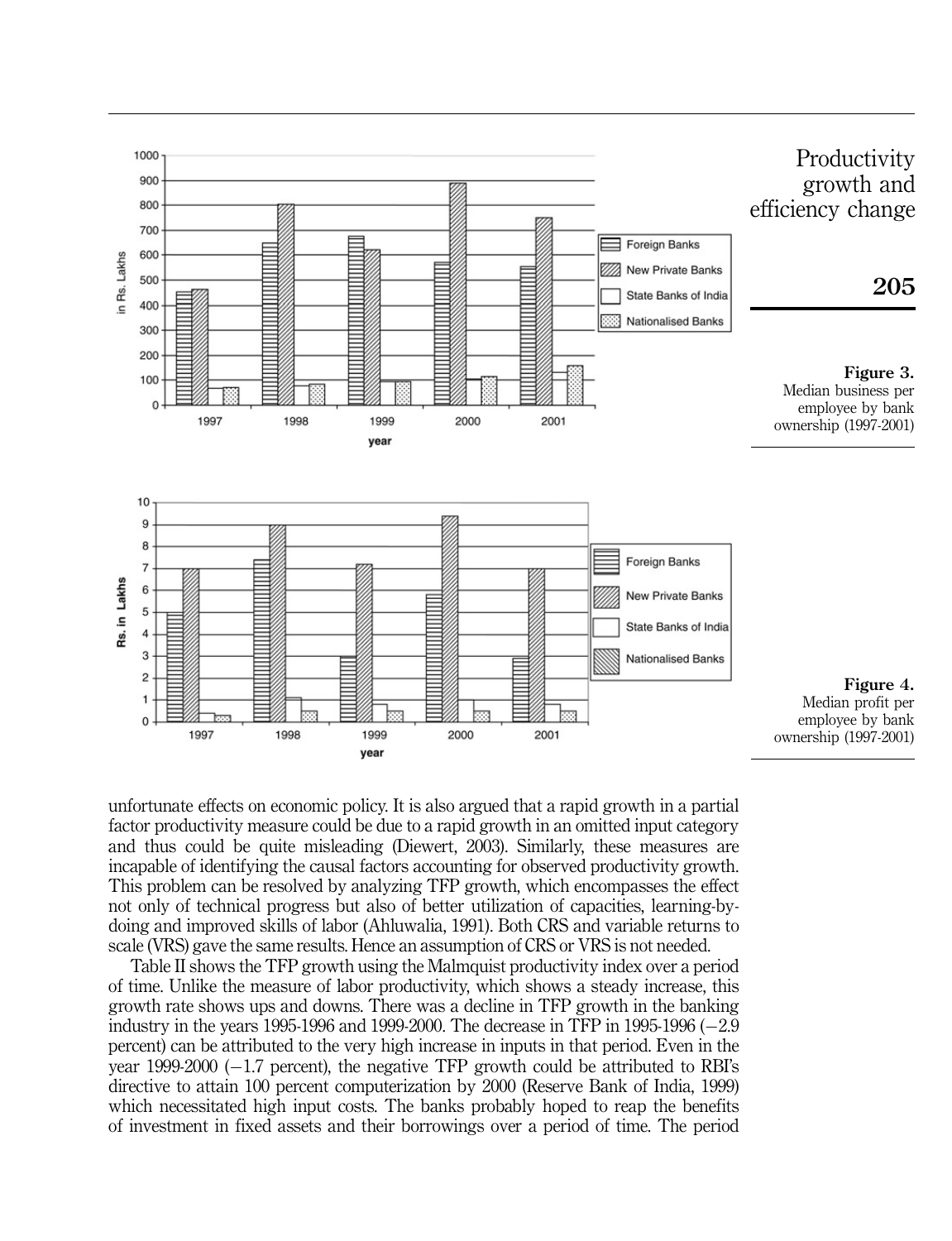| JAMR<br>7,2               | Year                                                                                             | TFP growth |
|---------------------------|--------------------------------------------------------------------------------------------------|------------|
|                           | 1995-1996                                                                                        | $-2.9$     |
|                           | 1996-1997                                                                                        | 9.1        |
|                           | 1997-1998                                                                                        | 3.5        |
|                           | 1998-1999                                                                                        | 3.5        |
|                           | 1999-2000                                                                                        | $-1.7$     |
| 206                       | 2000-2001                                                                                        | 8.4        |
|                           | 2001-2002                                                                                        | 1.5        |
|                           | 2002-2003                                                                                        | 10.2       |
|                           | 2003-2004                                                                                        | 8.6        |
|                           | 2004-2005                                                                                        | 9.4        |
|                           | 2005-2006                                                                                        | 6.2        |
|                           | 1995-2000                                                                                        | 2.30       |
|                           | 2001-2006                                                                                        | 7.38       |
| Table II.<br>Total factor | 1995-2006                                                                                        | 5.07       |
| productivity growth       | <b>Source:</b> Author's computation using Malmquist index determined using data from RBI and IBA |            |

1995-2000 registered a growth of 2.30 percent. The period 2001-2006 however showed a robust growth rate of about 7.38 percent. Overall the entire period registered a positive growth rate of 5.07 percent.

An important factor contributing to the productivity growth (decline) is improvement (deterioration) in the level of technical efficiency. If a bank is more efficient over time, its average productivity increases. Appendix 1 reports on the levels of average technical efficiency for all banks for four years, namely 1995, 1999, 2003 and 2006. The technical efficiency in four time periods has been calculated to examine if the efficiency has changed over a period of time for all banks as a whole as well as for individual banks. The table shows that technical efficiency has been high since 1995 ranging from 0.91 to 0.98 (1995-2006) implying that about 91-98 percent (geometric mean of all banks) of the potential output is being produced using the same input quantities. The table also shows that the technical efficiencies of individual banks have improved over the period. In 1995, there were only 23 banks defining the frontier, predominantly FBs. In 1999, there were 40 banks on the frontier and many among them were NPBs, OPBs and PSBs. The number of banks on the frontier only marginally improved to 46 in 2003 and to 51 in 2006. This only shows that banks are constantly trying to keep up with technically efficient banks.

Next, the Malmquist productivity index and its components are analyzed. The productivity growth change and its components are discussed below. Table III below reports geometric means of the Malmquist productivity change index along with its components averaged over the period 1995-2006 and its two sub-periods 1995-2000 and 2001-2006. The purpose is to provide a quick glance on the central tendency of productivity change in the banking sector as well as the PSBs, OPBs, NPBs and FBs in the post-liberalization era.

The period 1995-2006 is divided into two sub-periods, 1995-2000 and 2001-2006. This is for two reasons. First, the division enables understanding the effect of the Reserve Bank of India (1999), which directed banks to achieve 100 percent computerization by 2000. Second, this division will show us which component of the TFP change was dominant in the two periods. Research has shown that in many studies (Berg *et al.*, 1992; Wheelock and Wilson, 1999) the efficiency effect precedes the technical effect. It would be worthwhile to test whether similar patterns holds for India.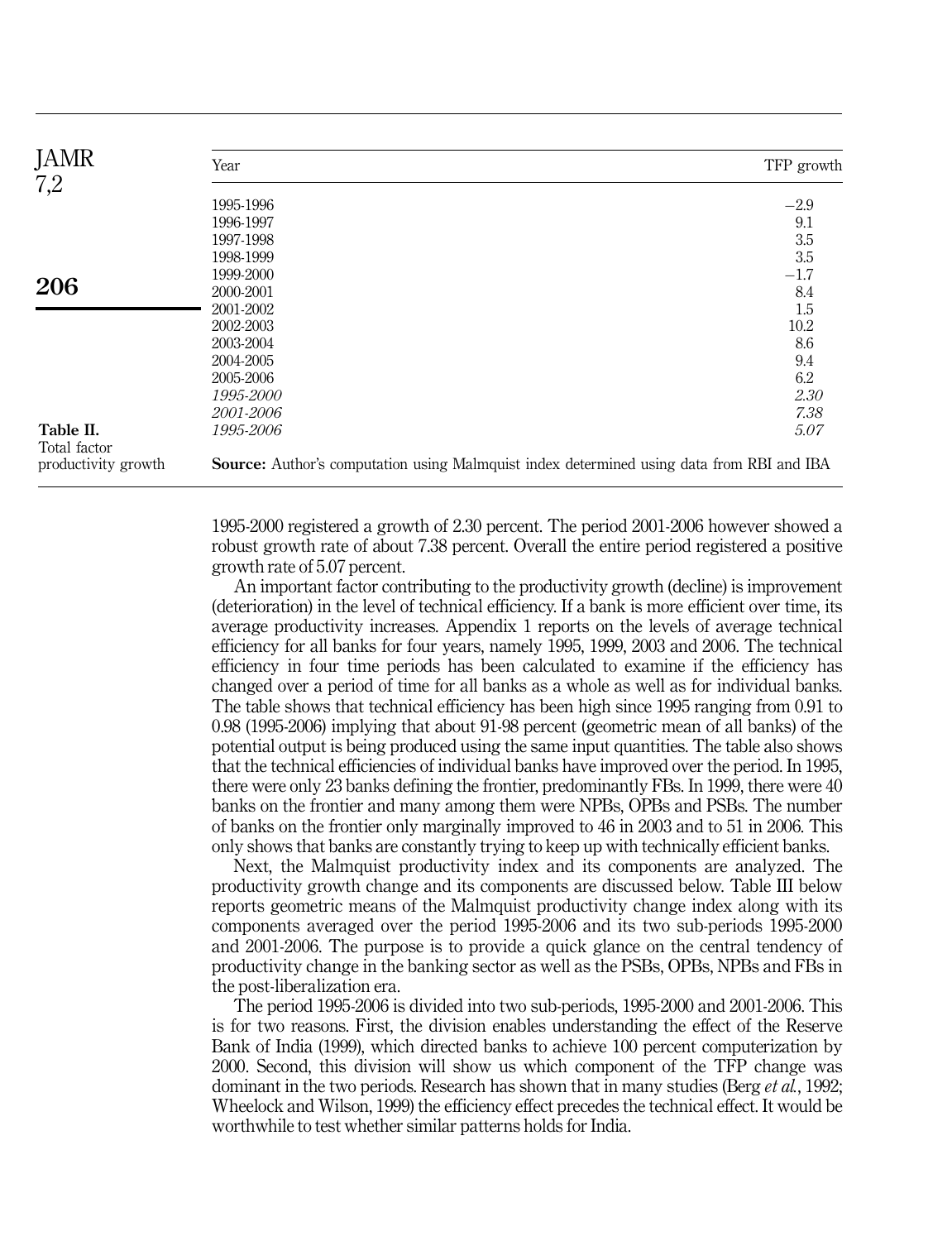The numbers in Table III are to be interpreted in the following manner. The  $\Delta \mathrm{TFP}$ of 1.023 implies there has been a productivity increase of 2.3 percent while against  $\Delta T = 0.970$  implies that there is a productivity regress of 3 percent. If the number is 1 then there is no productivity change.

The annual average growth rate in TFP has been 5.1 percent in the entire banking sector in 1995-2006. Technical change has contributed to the tune of 4.3 percent per annum while efficiency change (catching up effect) has been just about 0.6 percent per annum on an average, showing that innovation and technological progress have had a larger effect on the TFP change over the entire period. When the different bank groups are examined closely, it can be noticed that the TFP increase for PSBs (10.7 percent) and the OPBs (5.7 percent) have occurred primarily because of progress in technical change. The TFP growth in NPBs has been only 1.1 percent primarily due to technical regress. FBs have shown a small positive growth arising from technical progress.

In the period 1995-2001, TFP increased by only 2.3 percent and the same was due to efficiency progress. While efficiency gains were positive in this period showing convergence, technical regress occurred in OPBs, NPBs and FBs, but not PSBs.

In the period 2001-2006, TFP increased by 7.4 percent primarily on account of technical progress. Almost the entire TFP change came from technical gains which were led primarily by a 6.4 percent technical progress or a frontier shift. A closer look at the various banking groups reveals that the NPBs had a technical progress of 16.1 percent followed by OPBs of 14 and 10 percent by both the PSBs as well as FBs. Essentially during this period, the banking groups' innovation and frontier shifts caused productivity gains, and efficiency changes had very little effect on productivity increase among the various banking groups. As can be seen, most of the TFP change in all the banking groups has come about because of technical change. Hence, this positive TFP growth can only be attributed to technical progress while efficiency has remained almost unchanged. This suggests that the change in technical efficiency has outweighed change in efficiency, i.e. innovation in the last 11 years has impacted growth of the banking sector more than the catch-up effect.

Figure 5 shows the technical efficiency changes on a year-on-year basis. The efficiency change has been above 1 among all bank groups in the initial period (1995- 2000) and below or equal to one in the latter period (2001-2006). This means that efficiency gains existed in the initial period.

Figure 6 shows technical changes over the entire period. It can be seen that technical changes were less than 1 in the first period and more than 1 in the second period. Examining Figures 5 and 6 together, it can be concluded that efficiency gains were

|                | 1995-2000 |            |                     |       | 2001-2006  |              | 1995-2006 |            |                 |
|----------------|-----------|------------|---------------------|-------|------------|--------------|-----------|------------|-----------------|
| Bank type      | ΔЕ        | $\Delta T$ | $\Delta \text{TFP}$ | ΔE    | $\Delta T$ | $\wedge$ TFP | ΔE        | $\wedge$ T | $\triangle$ TFP |
| Banking sector | 1.050     | 0.970      | 1.023               | 1.012 | 1.064      | 1.074        | 1.006     | 1.043      | 1.051           |
| <b>PSBs</b>    | 1.040     | 1.000      | 1.110               | 1.010 | 1.100      | 1.100        | 1.000     | 1.107      | 1.100           |
| <b>OPBs</b>    | 1.000     | 0.980      | 0.980               | 1.000 | 1.140      | 1.140        | 1.001     | 1.057      | 1.058           |
| <b>NPBs</b>    | 1.000     | 0.990      | 0.990               | 1.000 | 1.161      | 1.160        | 1.000     | 1.011      | 1.011           |
| FBs            | 1.010     | 0.890      | 0.980               | 0.990 | 1.10       | 1.11         | 1.000     | 1.004      | 1.004           |

Note:  $\Delta E$ ,  $\Delta T$  and  $\Delta TFP$  denote the change in efficiency change, technical change and TFP change, respectively

Source: Author's computation using Malmquist index determined using data from RBI and IBA

Productivity growth and efficiency change

207

Table III. Malmquist productivity

growth and its components in Indian banks by ownership (1995-2006)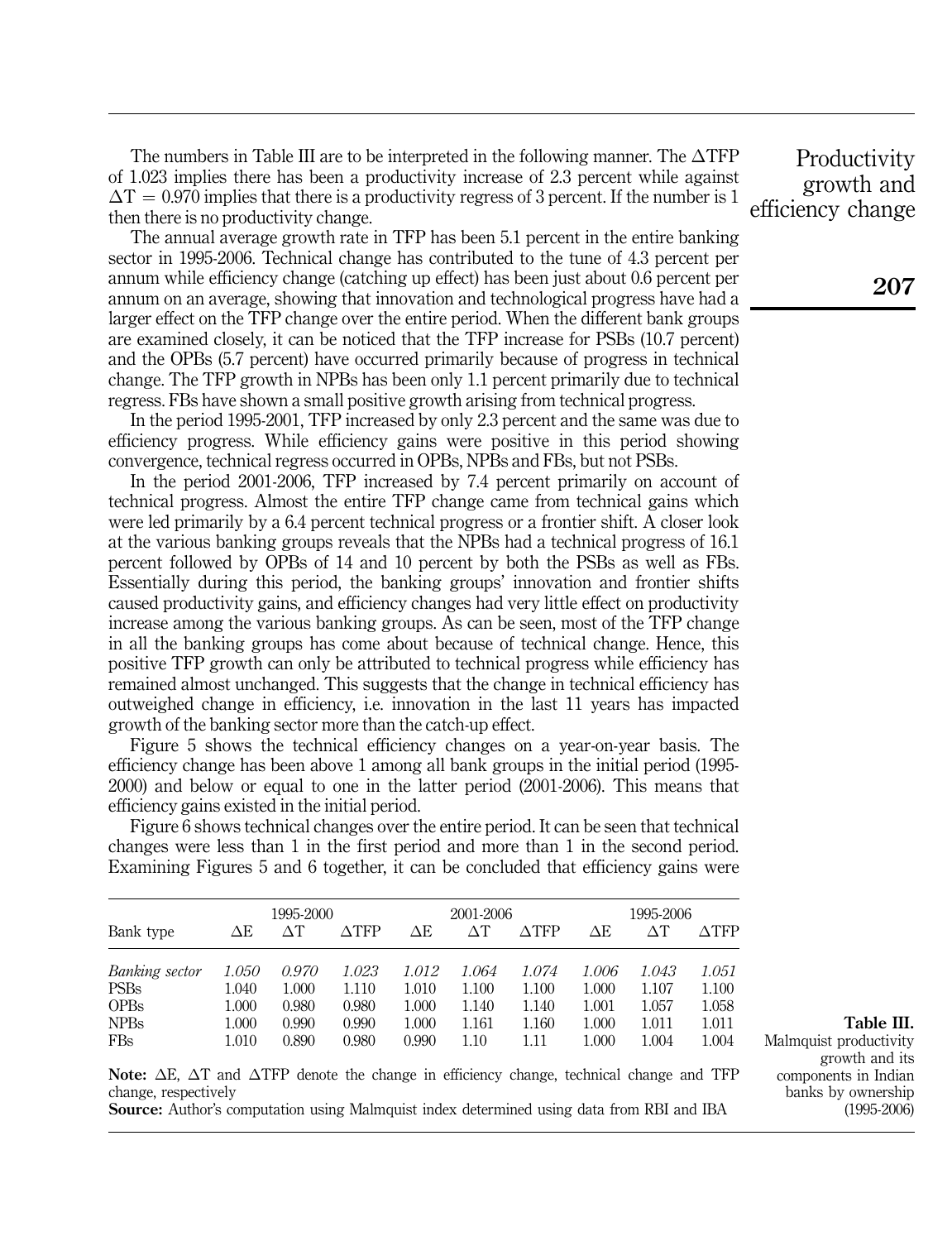

dominant in the first period while technical gains dominated the second period. Also, efficiency increase preceded technical progress, i.e. the catch-up effect preceded the technology effect.

Figures 6 and 7 show how technical change and TFP change almost mirror one another, showing that almost all changes in productivity were due to technological advances rather than diffusion of technology in the entire period and the two sub-periods.

When Table III and Figure 8 are compared across bank groups it can be seen that in the case of NPBs the CAGR of all their inputs has been very high. While all other banking groups have had a negative growth in labor force, only the NPBs have had a phenomenal labor addition of about 50 percent per annum. This again suggests that their output growth could just be factor input driven given the fact that their efficiency levels have not been very high.

On comparing these results with those of Subramanyam (1993), it is found that most of the TFP growth can be attributed to technical change. However, his work pertains to the time period before liberalization. He too used the IA to define inputs/outputs. Reddy (2005)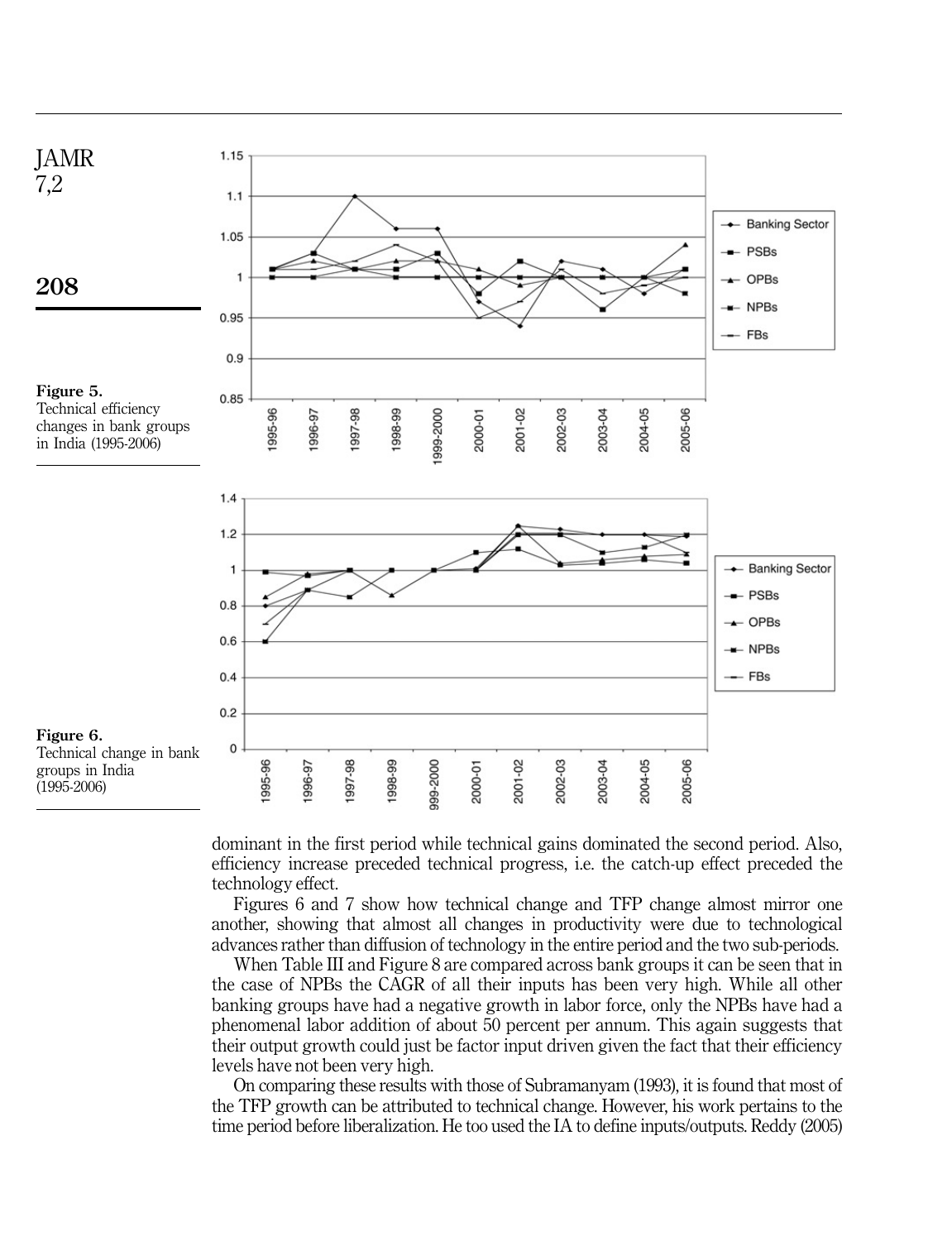

found TFP growth stagnant during 1996-2002, and found more technical regress than efficiency gains. However, he also found that PSBs and OPBs had higher TFP growth compared to NPBs and FBs. He found the catch-up effect playing a larger role than the innovation effect. This can be attributed to his time period of study. In this analysis too, the catch-up effect was dominant in 1995-2000. Comparing these results with some international studies, it is found that Berg *et al.* (1992) noted that in Norwegian banks TFP grew due to relative efficiency gains rather than frontier shifts post-deregulation. However, studies by Wheelock and Wilson (1999) and Alam (2001) relating to the US economy observed that TFP growth was due to technology change or frontier shifts.

The dominance and hence superiority of technical change over efficiency change in driving productivity in Indian banks is in line with the results from US banks (Mukherjee *et al.*, 2001), Spanish Banks (Grifell-Tatjé and Lovell, 1997), and Korean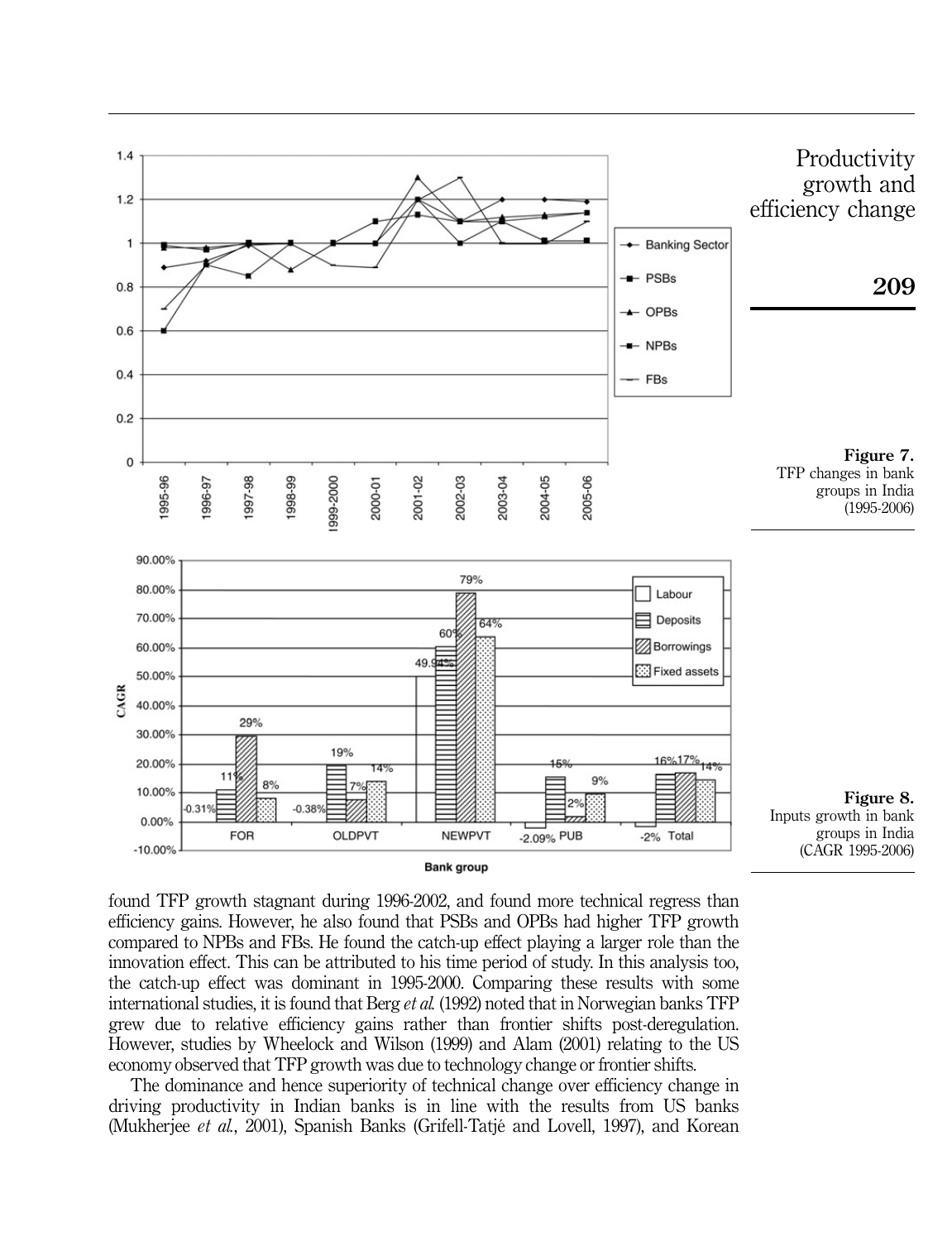banks (Gilbert and Wilson, 1998), where the productivity growth was found to be driven mostly by technical progress rather than efficiency increase. Apparently, financial liberalization has the potential to foster innovation in banking. Domestic banks in India responded to these changes by imitating the same products and services such as extending customer credit and starting to use high technology including establishing ATM networks, associating with the SWIFT system and using online computer systems.

In the preceding analysis, it is found that though productivity growth in the period 1995-2006 was basically aided by technical progress, productivity growth during the period 1995-2000 mainly resulted from ''imitation'' efforts of the inefficient banks to catch-up with the best practice banks. In the period 2000-2006, it can be observed that productivity growth was more due to ''innovation'' or outward shifts of the production frontier by the leading banks. That is, the efficiency gap between the worst and bestpractice banks tended to narrow in the liberalized environment.

The analysis thus far has shed light on the TFP growth in the Indian banking sector and the sources of growth. It would be useful to examine the factors that determine TFP growth. This is taken up in the following section.

#### 6. Productivity and efficiency determinants

In this section, the variation in TFP growth and its components among various bank groups is examined across time. What are the possible factors that can explain this variation? An insight can be had from a number of studies. Significant differences among the bank groups and their sources are identified. Beim and Calomiris (2001) suggest that according to the property rights theory[3], agency cost theory[4] and contract theory[5] publicly owned firms would perform less efficiently and less profitably than private firms. According to them private ownership of the means of production is the single credible form for higher productive efficiency. The goal of a successful private firm is to maximize shareholder value, which is closely connected to the efficient use of resources. However, public firms have various goals that are usually conflicting and rarely related to the efficient use of resources. They seem to focus on employment, promote regional development and reward loyalists. In India too, PSBs have development as their goal and CEOs are appointed by the government. It would therefore be useful to analyze the significant differences that exist among the different bank groups in terms of their size, time, and ownership.

The five series of cross-sectional data that we have permit the use of panel regression models. Panel data consist of observations on the same cross-sectional or individual units over several time periods. There are several advantages to using panel data. First, they increase the sample size considerably. Second, by studying repeated cross-sectional observations, panel data are better suited to study the dynamics of change. Third, panel data enable us to study more complicated behavior models. Despite their advantages, the problems of hetroscedasticity (in cross-sectional data) and auto correlation (in time series data) inherent in panel data must be carefully addressed. The two most prominent techniques used in panel data analysis are the fixed effect (FE) model and the random effect (RE) model. The familiar Hausman specification test can be used to decide between the FE and the RE models. Given a model and data in which fixed effects estimation would be appropriate, the Hausman test is employed to determine if random effects estimation would be almost as good. In the case of fixed effects, the Hausman test is employed for testing the following hypotheses:

- *H0*. Random effects would be consistent and efficient, vs
- *H1*. Random effects would be inconsistent.

210

JAMR 7,2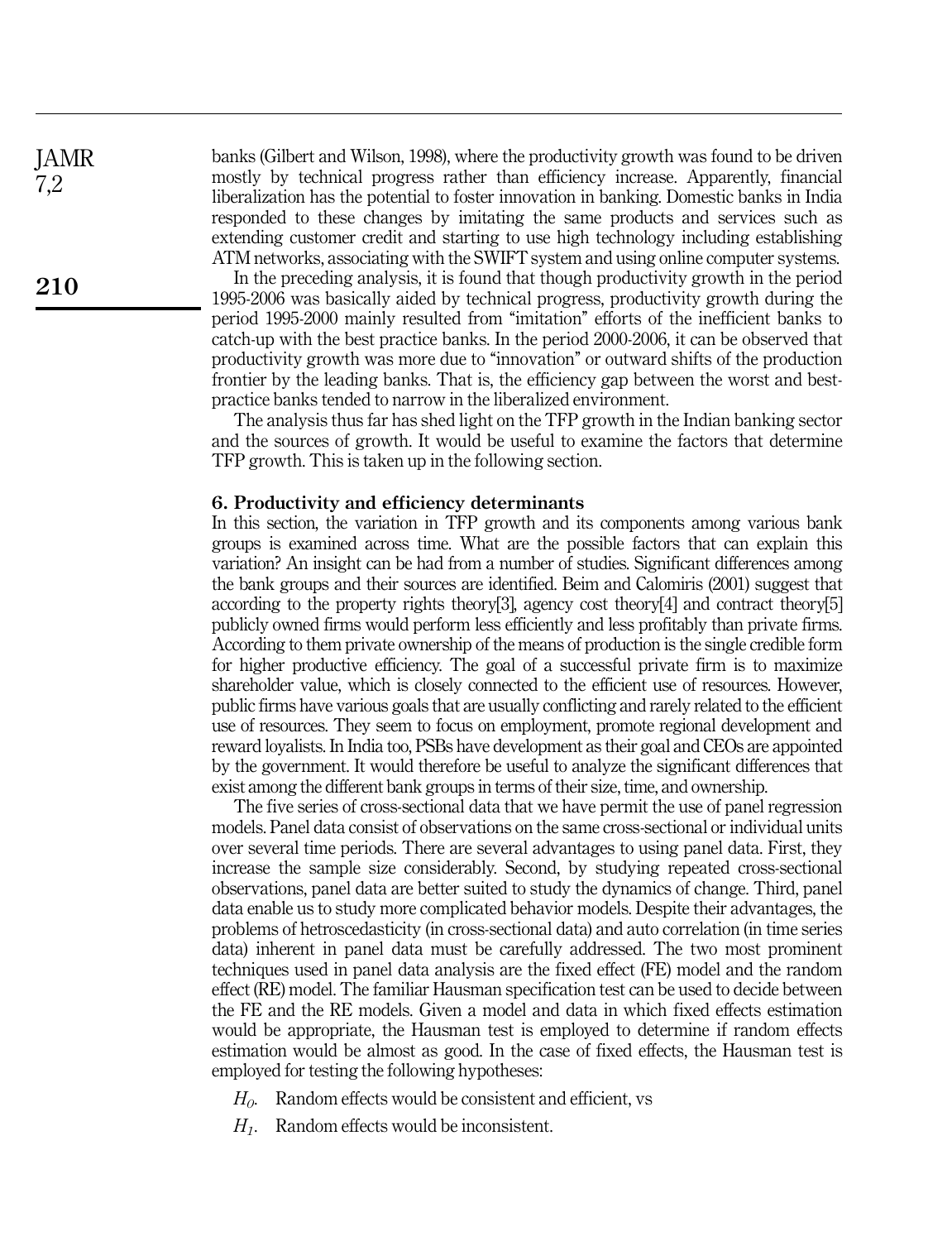The result of the test is a vector of dimension k that will be distributed as chi-square with "k" degrees of freedom. If the Hausman test statistic is large, one must use the FE model. If the statistic is small, the RE can be used.

efficiency change The system of equations for the panel regression for each bank  $i = 1.2...$  n; n = 64 is given below:

TFP growth = 
$$
b_0 + b_1
$$
 Ownership<sub>PSBs</sub> +  $b_2$  Ownership<sub>OPBs</sub> +  $b_3$  Ownership<sub>FBs</sub>  
+  $b_4$  Time Period +  $b_5$  Size +  $\varepsilon_1$ 

Technical change  $=c_0 + c_1$  Ownership<sub>pSBs</sub> + c<sub>2</sub> Ownership<sub>OPBs</sub>  $+ c_3$  Ownership<sub>FBs</sub>  $+ c_4$  Time Period  $+ c_5$  Size  $+ \varepsilon_2$ 

Efficiency change  $= d_0 + d_1$  Ownership<sub>PSBs</sub>  $+ d_2$  Ownership<sub>OPBs</sub>  $+ d_3$  Ownership<sub>EBs</sub>  $+ d_4$  Time period  $+ d_5$  Size  $+ \varepsilon_3$ 

where b<sub>i</sub>s, c<sub>i</sub>s, and d<sub>i</sub>s are the parameters estimated by the panel regression model.  $\varepsilon_1$ ,  $\varepsilon_2$ , and  $\varepsilon_3$  are the normally distributed random error with mean "0" and variance  $\sigma_i^2$ . The Hausman test statistic obtained from the panel regression results is equal to 550.56, which is very high. This suggests that FE is preferred to the RE model. Hence, the FE model is used and the results are tabulated in Table IV.

The separate dependent variables in the respective regression models are the productivity measures, namely TFP change, technical change and efficiency change. The independent variables are Ownership (PSBs, OPBs, FBs, NPBs), Time Period and Size.

Ownership is introduced as a dummy variable (NPBs are used as the base group). Time Period is also a dummy variable that takes the value 1 if the observation belongs to 1995- 2000 and 0 if it belongs to 2000-2006. This helps to make meaningful comparisons among bank groups across the two periods. As mentioned earlier, several studies have used two approximately equal periods for their analysis. The reason for splitting in the year 2000 has been given earlier. The Time Period dummy variable enables examination of significant changes in the performance of the banks between period 1 (1995-2000) and period 2 (2000- 2006). As commonly adopted, size is measured by taking the log of the total assets of banks.

*Observations, inferences and conclusions* Table IV shows that:

|                                     | TFP growth   | Technical change | Efficiency change |
|-------------------------------------|--------------|------------------|-------------------|
| Intercept                           | 849.9162*    | $-6.24E + 13*$   | $-4.44E + 11*$    |
| PSBs $(b_1, c_1, d_1)$              | $-648.4490*$ | $5.16E + 12*$    | $1.08E + 11*$     |
| OPBs $(b_2, c_2, d_2)$              | $-614.8242*$ | $1.28E + 12$     | $-2.27E + 10$     |
| FBs $(b_3, c_3, d_3)$               | 6.553093     | $2.09E + 12$     | $-9.86E + 09$     |
| Time period dummy $(b_4, c_4, d_4)$ | $-155.3992*$ | $-2.37E + 12*$   | $-7.71E + 10*$    |
| Size $(b_5, c_5, d_5)$              | $-0.079133*$ | $2.48E + 12*$    | $2.05E + 10*$     |
| N                                   | 484          | 552              | 552               |
| $R^2$                               | 0.582249     | 0.298684         | 0.212270          |

Note: \*Indicates significance at 5 percent level for the coefficient of the independent variables Source: Author's computation with LIMDEP software using data from RBI

Table IV. Fixed effects estimates of TFP change and its components

Productivity growth and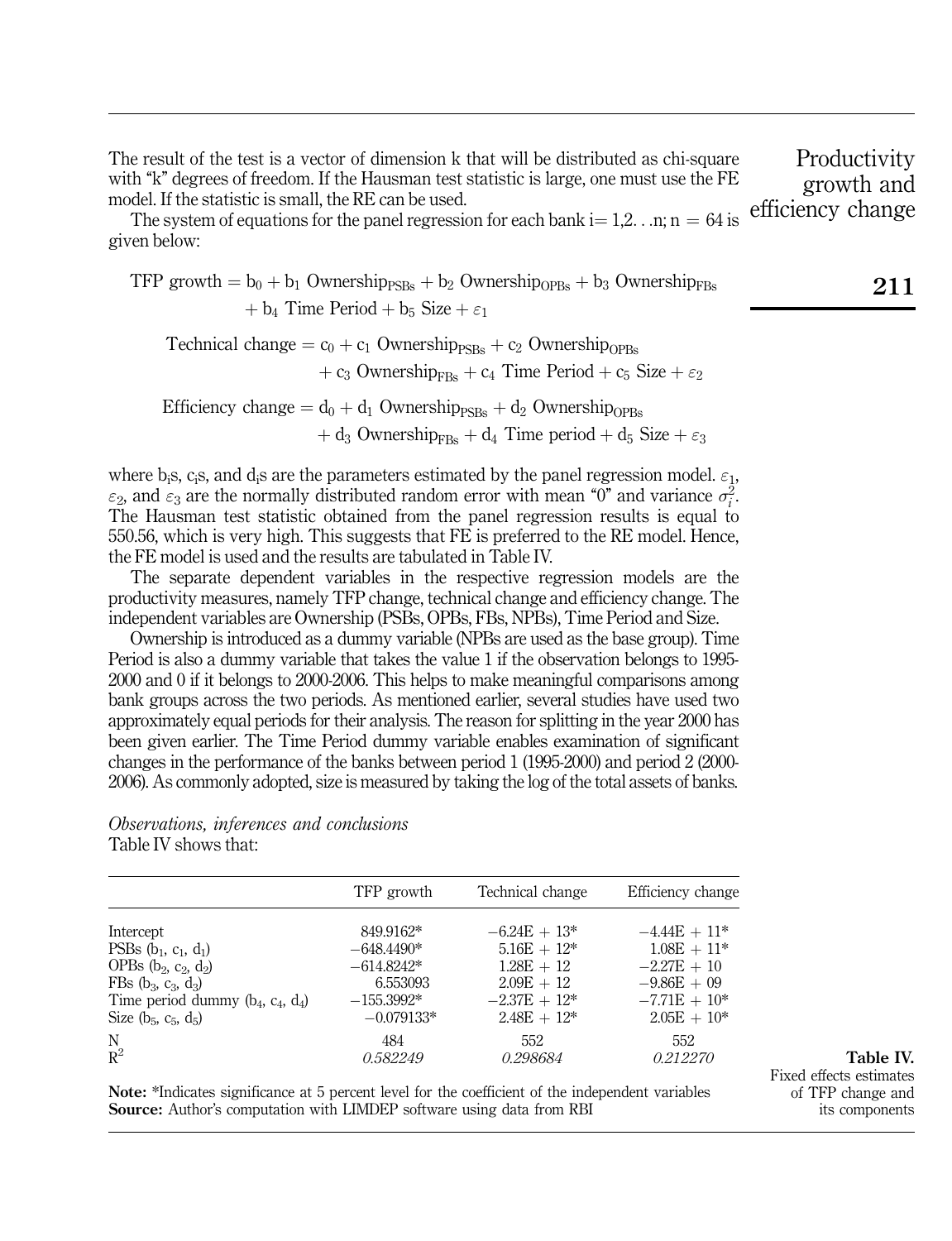| <b>JAMR</b><br>7,2 | • PSBs had significant productivity, technology and efficiency improvements in<br>comparison to the NPBs, which form the base group whereas OPBs experienced<br>significant productivity changes only.                                                                                                                                                                               |
|--------------------|--------------------------------------------------------------------------------------------------------------------------------------------------------------------------------------------------------------------------------------------------------------------------------------------------------------------------------------------------------------------------------------|
|                    | • FBs did not exhibit significant changes in any of the productivity measures.                                                                                                                                                                                                                                                                                                       |
| 212                | • The dummy variable for Time Period indicates that there are significant<br>differences between the two periods. TFP change and its components are<br>significantly lower in the former period compared to the latter period.                                                                                                                                                       |
|                    | • Bank size has a significant positive effect on technical change and efficiency<br>$\mathbf{1}$ and $\mathbf{1}$ and $\mathbf{1}$ and $\mathbf{1}$ and $\mathbf{1}$ and $\mathbf{1}$ and $\mathbf{1}$ and $\mathbf{1}$ and $\mathbf{1}$ and $\mathbf{1}$ and $\mathbf{1}$ and $\mathbf{1}$ and $\mathbf{1}$ and $\mathbf{1}$ and $\mathbf{1}$ and $\mathbf{1}$ and $\mathbf{1}$ and |

- change. A positive association between technical change and efficiency change with size indicates that larger banks have increased efficiency, implying that an increase in size increases technical change and efficiency change.
- . There is a negative association between size and TFP change. This implies that smaller banks could be more productive. In other words, TFP gains do not yield any comparative advantage to larger banks.

A recent paper by Das and Ghosh (2006) discusses the financial deregulation and efficiency in Indian banks in the post-reform period. Their period of discussion is 1992- 2002. The time period is different and we use the IA. It may be pertinent to note that this research as well as the paper by Das and Ghosh (2006) find that size does matter. There is a negative association between size and TFP change according to the preceding analysis. In other words, TFP gains do not yield any comparative advantage to larger banks.

# 7. Managerial implication of research

Earlier studies that used the decomposition model found that TFP grew in most economies only after deregulation and after the infusion of competition. The reasons for such TFP growth in those economies included both the catch-up effect and the innovation effect. The dominance of any one of these two effects appears to be linked to the timing of deregulation and the corresponding state of the banking sector in a country. As Parente and Prescott (2004) present in their essay on the theory of the evolution of international income levels:

Countries reach their critical levels of efficiency at different dates not because they have access to different stocks of knowledge but rather because they differ in the amount of society-imposed constraints on the technology choices of the citizens.

Elimination of these constraints relating to the use of technology is critical according to them for countries to grow and become rich. Lucas (2003) observed that redistribution of resources should be driven more by market forces than by government intervention. To quote him: "Of the tendencies that are harmful to sound economics, the most seductive, and in my opinion the most poisonous, is to focus on the questions of distribution.'' According to him, growth results only from understanding the potential to increase production rather than finding ways to distribute current production. The growth success of countries with policies of open trade is not only because of their moving towards an efficient scale or catching up but more because of technology transfer, serious international competition and learning-by-doing. The lesson we can take away from the above two studies in the context of this paper is that major increases in growth in the Indian banking sector in the more recent period came from technology change or frontier shifts as compared to efficiency change. Also, growth is larger due to frontier shifts than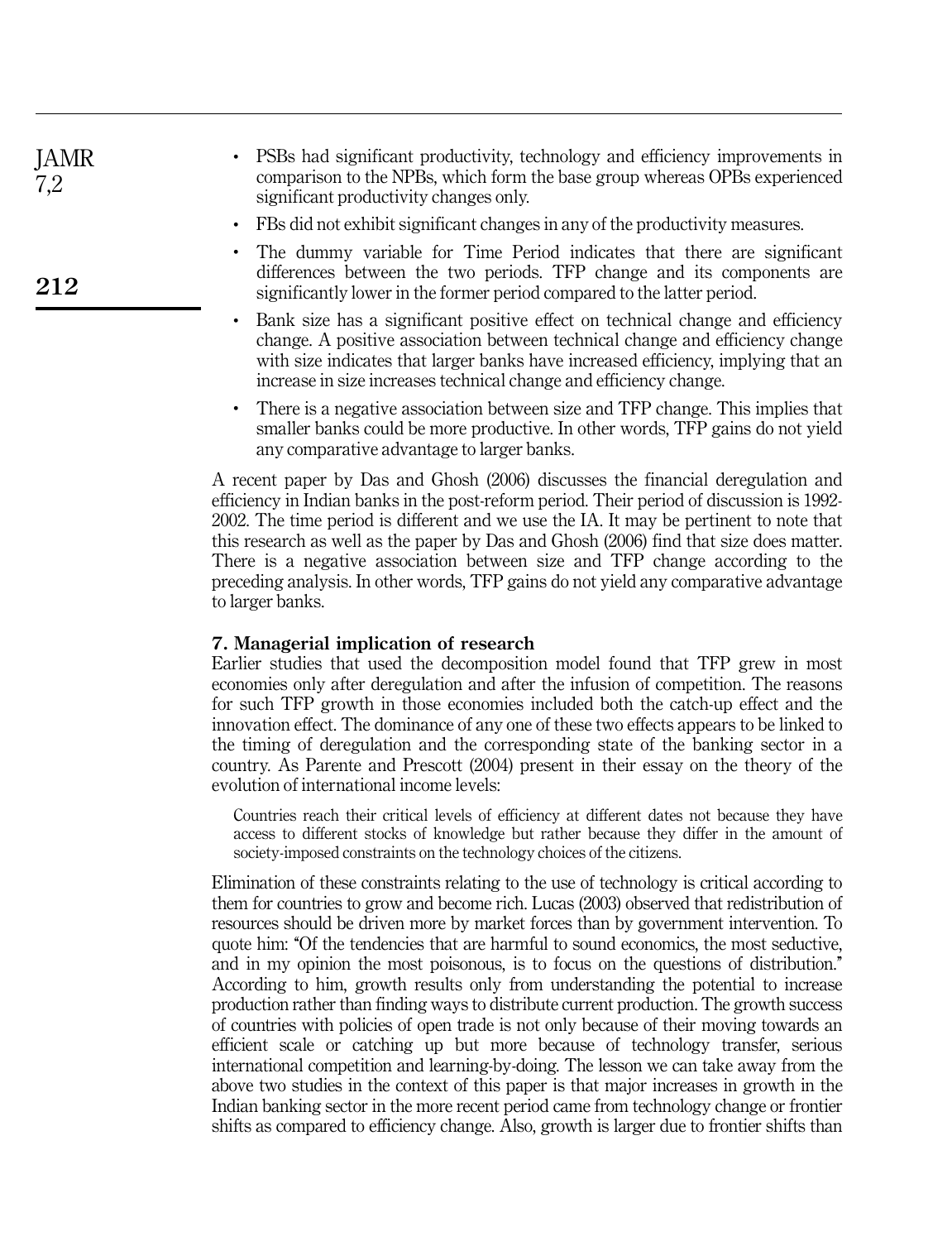due to efficiency change. This endorses Lucas (2003) in regards the focus on the positive impacts of deregulation and competition in the Indian banking sector.

The question therefore is what kinds of policies are better served to improve the growth prospects of the banking sector? The results of the analysis presented in this paper suggest that policies that result in efficiency change are likely to have little impact on the future prospects of the banking sector relative to policies that foster the adoption of the latest technologies. This is exactly the focus of RBI. Though some banks may complain about the imposition of technology, the result of this obligation is very positively clear from the analysis done here.

# 8. Summary and conclusions

In this paper, DEA method has been used to assess the efficiency of the entire banking sector and the bank groups. The purpose has been to investigate TFP change and its components' (obtained using Malmquist index) influence on the growth in the banking sector as well as in the four bank groups. In doing so, for each bank group the levels of technical efficiency, technical efficiency change, efficiency change and TFP change have been estimated. Further investigation has been done to determine if significant differences in these exist between the different bank groups in terms of size, Time Period and ownership. The determinants of productivity have been assessed.

The TFP growth of about 5 percent over the entire period (1995-2006) was almost dominated by technical change as compared to efficiency change, showing that technology and innovation had a greater impact than efficiency change, or the catch-up effect, on the growth of the banking sector during this period. The catch-up effect did not seem to regress on the whole set of banks or for any of the bank groups, showing that existing technology was efficiently used. However, a great increase in the utilization of existing technology was not apparent. Hence, it can be concluded that most of the growth was driven by new technology. The simultaneous increase of both outputs and inputs, keeping in mind the above observations, reveal that the outputs were driven more by the inputs or factor inputs, than by efficiency changes associated with any given level of input.

#### **Notes**

- 1. This is apparent from the following statement by Dr Bimal Jalan, the former Governor of RBI: ''Inefficiency in the use of resources, tolerance of waste and slothfulness also contributes to low productivity as often reflected in high spreads. The important challenge of managing transformation would, for the Banking Sector, mean moving from high cost, low productivity and high spread to being more efficient, productive and competitive'' ( Jalan 2002).
- 2. The ten select financial indicators as brought out by RBI are CRAR-Tier I, CRAR-Tier II, CRAR-Total, Net NPAs/Net Advances, Interest Income/Working Fund, Non-Interest Income/Working Fund, Operating Profit/Working Fund, Return on Assets, Business per employee, Profit per employee.
- 3. Demsetz (1967) considers that one of the main ''function[s] of property rights is that of guiding incentives to achieve a greater internalization of externalities'' (Beim and Calomiris, 2001, p. 348).
- 4. Agency costs are a type of *transaction cost*, reflecting the fact that without incurring costs, it is impossible for principals to ensure agents will act in the principals' interest. ( Jensen and Meckling, 1976).
- 5. In economics, contract theory studies how economic actors can and do construct contractual arrangements, generally in the presence of asymmetric information (Bolton and Mathias, 2005).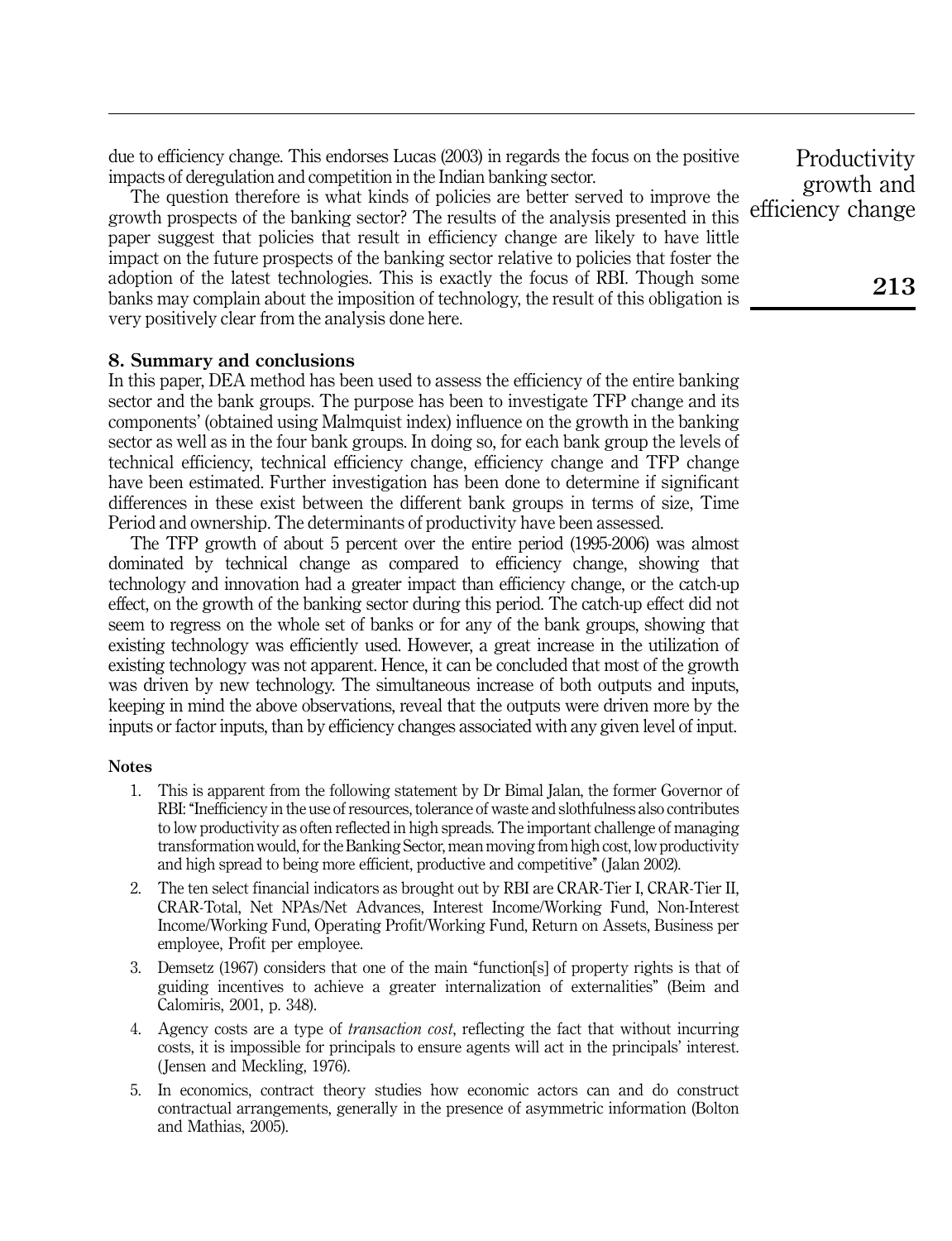| JAMR      | References                                                                                                                                                                                                                                |
|-----------|-------------------------------------------------------------------------------------------------------------------------------------------------------------------------------------------------------------------------------------------|
| 7,2       | Ahluwalia, I.J. (1991), Productivity Growth in Indian Manufacturing, Oxford University Press,<br>New Delhi.                                                                                                                               |
|           | Alam, I.M.S. (2001), "A non parametric approach for assessing productivity dynamics of large<br>banks", <i>Journal of Money Credit and Banking</i> , Vol. 33, pp. 121-39.                                                                 |
| $\bf 214$ | Aly, H.Y., Grabowski, R., Pasurka, C. and Rangan, N. (1990), "Technical scale and allocative<br>efficiencies in US banking: an empirical investigation", The Review of Economics and<br><i>Statistics</i> , Vol. 72 No. 2, pp. 211-18.    |
|           | Banker, R., Charnes, A. and Cooper, W. (1984), "Some models for estimating technical and scale<br>inefficiencies in data envelopment analysis", <i>Management Science</i> , Vol. 30, pp. 1078-92.                                         |
|           | Bauer, P.W. (1990), "Recent developments in the economic estimation of frontier", Journal of<br><i>Econometrics</i> , Vol. 46, pp. 39-56.                                                                                                 |
|           | Beim, O.D. and Calomiris, W. (2001), <i>Emerging Financial Markets</i> , McGraw Hill, New York, NY.                                                                                                                                       |
|           | Berg, S.A., Forsund, F. and Jansen, E. (1992), "Malmquist indices of productivity growth during<br>the deregulation of Norwegian banking 1980-1989", Scandinavian Journal of Economics,<br>Vol. 94 (supplement), pp. 211-28.              |
|           | Berg, S.A., Forsund, F.R., Hjalmarsson, L. and Soumienenm, M. (1993), "Banking efficiency in the<br>Nordic countries", Journal of Banking and Finance, Vol. 17, pp. 371-88.                                                               |
|           | Berger, A.N. and Humphrey, D.B. (1991), "The dominance of inefficiencies over scale and product<br>mix economies in banking", Journal of Monetary Economics, Vol. 28, pp. 117-48.                                                         |
|           | Berger, A.N. and Humphrey, D.B. (1997), "Efficiency of financial institutions: international survey<br>and directions for future research", European Journal of Operational Research, Vol. 98,<br>pp. 175-212.                            |
|           | Berger, A.N. and Mester, L.J. (2003), "Inside the black box: what explains the differences in<br>efficiencies of financial institutions?", Journal of Banking and Finance, Vol. 21, pp. 895-947.                                          |
|           | Bhattacharyya, A., Bhattacharyya, A. and Kumbhakar, S.C. (1997), "Changes in economic regime<br>and productivity growth: a study of Indian public sector banks", Journal of Comparative<br><i>Economics</i> , Vol. 25 No. 2, pp. 196-219. |
|           | Bhattacharyya, A., Lovell, C.A.K. and Sahay, P. (1999), "The impact of liberalization on the<br>productive efficiency of Indian commercial banks", European Journal of Operational<br><i>Research</i> , Vol. 98, pp. 332-45.              |
|           | Bhaumik, S.K. and Dimova, R. (2004), "How important is ownership in a market with level<br>playing field? The Indian Banking sector revisited", Journal of Comparative Economics,<br>Vol. 32 No. 1, pp. 165-80.                           |
|           | Bolton, P. and Mathias, D. (2005), <i>Contract Theory</i> , MIT Press, Cambridge, MA.                                                                                                                                                     |
|           | Charnes, A., Cooper, W. and Rhodes, E. (1978), "Measuring the efficiency of decision making<br>units", European Journal of Operational Research, Vol. 2, pp. 429-44.                                                                      |
|           | Charnes, A., Cooper, W.W. and Huang, Z.M. (1990), "Polyhedral cone-ratio DEA models with an<br>illustrative application to large commercial banks", Journal of Econometrics, Vol. 46, pp. 73-91.                                          |
|           | Coates, W. Jr (1990), "Lessons of financial liberalization for India", Economic and Political Weekly,<br>May 5-12, pp. 1043-6.                                                                                                            |
|           | Coelli, T.J. (1996), "A guide to DEAP version 2.1: a data envelopment analysis (Computer)<br>program", CEPA Working Paper No. 96(8), Department of Econometrics, University of New<br>England, Armidale, pp. 1-49.                        |
|           | Das, A. (1997), "Technical, allocative and scale efficiency of public sector banks in India", Reserve<br>Bank of India Occasional Papers, Vol. 18, pp. 279-97.                                                                            |
|           | Das, A. (1999), "Profitability of public sector banks: a decomposition model", RBI Occasional<br><i>Paper</i> , Vol. 20, pp. 1-24.                                                                                                        |

214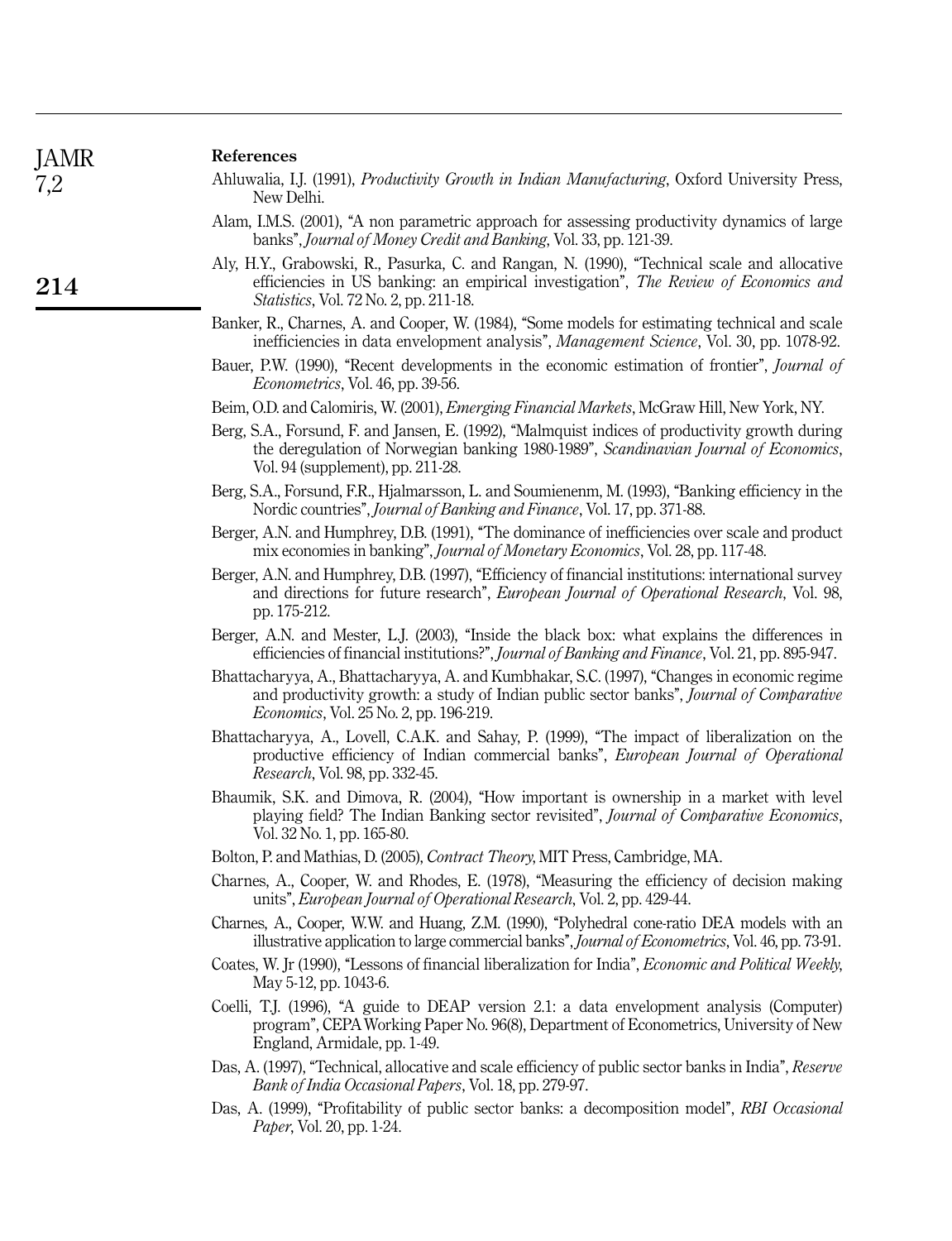| Das, A. and Ghosh, S. (2006), "Financial deregulation and efficiency: an empirical analysis of Indian<br>banks during the post reform period", Review of Financial Economics, Vol. 15 No. 3, pp. 193-221.                                                    | Productivity<br>growth and |
|--------------------------------------------------------------------------------------------------------------------------------------------------------------------------------------------------------------------------------------------------------------|----------------------------|
| Das, A., Nag, A. and Ray, S. (2005), "Liberalisation, ownership and efficiency in Indian banking: a<br>nonparametric analysis", <i>Economic and Political Weekly</i> , Vol. 40, pp. 1190-7.                                                                  | efficiency change          |
| Debreu, G. (1951), "The coefficient of resource utilization", Econometrica, Vol. 19, pp. 273-92.                                                                                                                                                             |                            |
| Demsetz, H. (1967), "Toward a theory of property rights", American Economic Review, Vol. 57<br>No. 2, pp. 347-59.                                                                                                                                            | 215                        |
| Diewert, W.E. (2003), "Services and the new economy: data needs and challenges", Discussion<br>Paper No. 03-09, University of British Columbia, Vancouver.                                                                                                   |                            |
| Elyasiani, E. and Mehdian, S.M. (1990), "A nonparametric approach to measurement of efficiency<br>and technological change: the case of large US commercial banks", Journal of Financial<br>Services Research, Vol. 4, pp. 157-238.                          |                            |
| Elyasiani, E. and Mehdian, S.M. (1992), "Productive efficiency performance of minority and non<br>minority-owned banks: a nonparametric approach", Journal of Banking and Finance,<br>Vol. 16, pp. 933-48.                                                   |                            |
| Elyasiani, E. and Mehdian, S.M. (1995), "Efficiency in commercial banking industry: a production<br>frontier approach", Applied Economics, Vol. 22, pp. 539-51.                                                                                              |                            |
| English, M., Grosskopf, S., Haynes, K. and Yaisawarng, S. (1993), "Output allocative and<br>technical efficiency of banks", Journal of Banking and Finance, Vol. 17, pp. 349-66.                                                                             |                            |
| Fare, R., Grosskopf, S., Norris, M. and Zhang, Z. (1994), "Productivity growth, technical progress<br>and efficiency change in industrialized countries", The American Economic Review, Vol. 84<br>No. 1, pp. 66-83.                                         |                            |
| Farrell, M.J. (1957), "The measurement of productive efficiency", Journal of Royal Statistical<br>Society, Vol. 120, pp. 253-90.                                                                                                                             |                            |
| Ferrier, G.D. and Lovell, C.A.K. (1990), "Measuring cost efficiency in banking: econometric and<br>linear programming evidence", <i>Journal of Econometrics</i> , Vol. 46, pp. 229-45.                                                                       |                            |
| Gilbert, R.A. and Wilson, P.W. (1998), "Effects of deregulation on the productivity of Korea<br>Banks", Journal of Economics & Business, Vol. 50, pp. 133-55.                                                                                                |                            |
| Grifell-Tatjé, E. and Lovell, C.A.K. (1997), "The sources of productivity change in Spanish<br>banking", European Journal of Operational Research, Vol. 98, pp. 364-80.                                                                                      |                            |
| Jalan, B. (2002), "Indian banking and finance: managing new challenges", Proceedings of the<br>Bank Economists' Conference, Kolkata, 14 January.                                                                                                             |                            |
| Jensen, M. and Meckling, W. (1976), "Theory of the firm: managerial behaviour, agency costs and<br>ownership structure", Journal of Financial Economics, Vol. 3, pp. 305-60.                                                                                 |                            |
| Kalirajan, K.P. and Shand, R.T. (1999), "Frontier production functions and technical efficiency<br>measures", Journal of Economic Surveys, Vol. 13 No. 2, pp. 149-72.                                                                                        |                            |
| Knox Lovell, C.A. (1993), "Production frontiers and productive efficiency", in Fried, H., Knox<br>Lovell, C.A. and Schmidt, S.S. (Eds), <i>Measurement of Productive Efficiency: Techniques &amp;</i><br>Application, Oxford University Press, New York, NY. |                            |
| Koopmans, T.C. (1951), "An analysis of production as an efficient combination of activities", in<br>Koopmans, T.C. (Ed.), Activity Analysis of Production and Allocation, John Wiley, New<br>York, NY.                                                       |                            |

- Koeva, P. (2003), ''The performance of Indian Banks during financial liberalization'', Working Paper No. WP/03/150, International Monetary Fund, Washington, DC, pp. 1-32.
- Kumbhakar, S.C. and Sarkar, S. (2003), "Deregulation, ownership, and productivity growth in the banking industry: evidence from India'', *Journal of Money, Credit and Banking*, Vol. 35, pp. 403-24.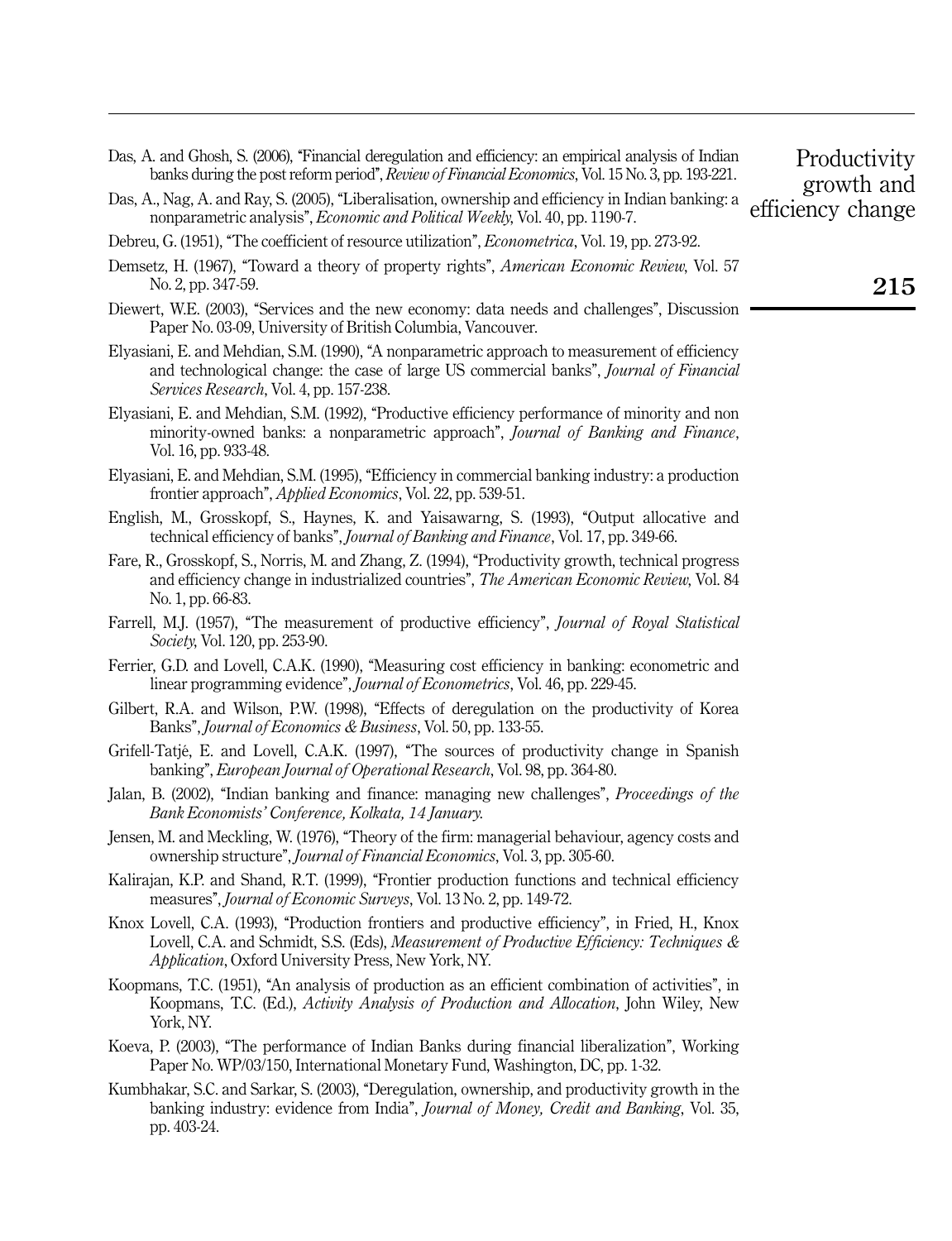| JAMR      | Leibenstein, H. (1966), "Allocative efficiency vs x-efficiency", American Economic Review, Vol. 56,<br>pp. 392-415.                                                                                                                      |
|-----------|------------------------------------------------------------------------------------------------------------------------------------------------------------------------------------------------------------------------------------------|
| 7,2       | Lucas, Jr. R.E. (2003), The Industrial Revolution: Past and Future, Annual Report No. 1-21,<br>Federal Reserve Bank of Minneapolis, MN.                                                                                                  |
|           | Malmquist, S. (1953), "Index numbers and indifference surfaces", Trabajos de Estatistica, Vol. 4,<br>pp. 209-42.                                                                                                                         |
| $\bf 216$ | Mukherjee, K., Ray, S.C. and Miller, S.M. (2001), "Productivity growth in large US banks: the<br>initial post-deregulation experience", Journal of Banking & Finance, Vol. 25 No. 5, pp. 913-<br>39.                                     |
|           | Olivei, G. (1992), "Efficienza tecnica ed efficienza di scala net settore bancario italiano: un<br>approccio non-parametrico", Quaderni del Centro Baffi di Economia Monetaria e<br>Finanziaria, Vol. 67.                                |
|           | Parente, L.S. and Prescott, E.C. (2004), "A unified theory of the evolution of<br>international income levels", Federal Reserve Bank of Minneapolis Quarterly Review,<br>Vol. 333, pp. 1-73.                                             |
|           | Ram Mohan, T.T. and Ray, S.C. (2004), "Comparing performance of public and private sector<br>banks: a revenue maximization efficiency approach", Economic and Political Weekly, Vol. 34<br>No. 12, pp. 1271-6.                           |
|           | Rangan, N., Grabowsky, R., Aly, H.Y. and Pasurka, C. (1988), "The technical efficiency of US<br>banks", <i>Economics Letters</i> , Vol. 28, pp. 169-75.                                                                                  |
|           | Ray, S.C. (2002), "Did India's economic reform improve efficiency and productivity? A<br>nonparametric analysis of the initial evidence from manufacturing", Indian Economic<br><i>Review</i> , <i>Vol.</i> 37 No. 1, pp. 23-57.         |
|           | Reddy, A.A. (2005), "Banking sector deregulation and productivity change decomposition of<br>Indian Banking", Finance India, Vol. 19, pp. 983-1002.                                                                                      |
|           | Reddy, Y.V. (2004), "Banking sector in global perspective", Proceedings of the Bankers Conference<br>2004, New Delhi.                                                                                                                    |
|           | Reserve Bank of India (1999), Vasudevan Committee Report, Committee on Technology<br>Upgradation, RBI, Mumbai.                                                                                                                           |
|           | Resti, A. (1997), "Evaluating the cost-efficiency of the Italian Banking System: what can be<br>learned from the joined application of parametric and non-parametric techniques", Journal<br>of Banking and Finance, Vol. 2, pp. 221-50. |
|           | Rishi, M. and Saxena, S.C. (2004), "Technological innovations in Indian banking industry: the late<br>bloomer", <i>Accounting Business and Finance History</i> , Vol. 14 No. 3, pp. 339-53.                                              |
|           | Sarkar, J. and Bhaumik, S.K. (1998), "Deregulation and the limits to banking market competition:<br>some insights to India", <i>International Journal of Development Banking</i> , Vol. 16 No. 2, pp.<br>29-42.                          |
|           | Sarkar, J., Sarkar, S. and Bhaumik, S.K. (1998), "Does ownership always matter? Evidence from<br>the Indian industry", <i>Journal of Comparative Economics</i> , Vol. 26 No. 2, pp. 262-81.                                              |
|           | Sathye, M. (1999), "Efficiency of Banks in a developing economy: the case of India", European<br>Journal of Operational Research, Vol. 148, pp. 662-71.                                                                                  |
|           | Shanmugam, K.R. and Das, A. (2004), "Efficiency of Indian commercial banks during the reform<br>period", Applied Financial Economics, Vol. 14, pp. 681-6.                                                                                |
|           | Sherman, H.E. and Gold, F. (1985), "Bank branch operating efficiency: evaluation with data<br>envelopment analysis", Journal of Banking and Finance, Vol. 9, pp. 295-315.                                                                |
|           | Solow, R. (1957), "Technical changes of the aggregate production function", Review of Economics<br>and Statistics, Vol. 39, pp. 312-20.                                                                                                  |
|           |                                                                                                                                                                                                                                          |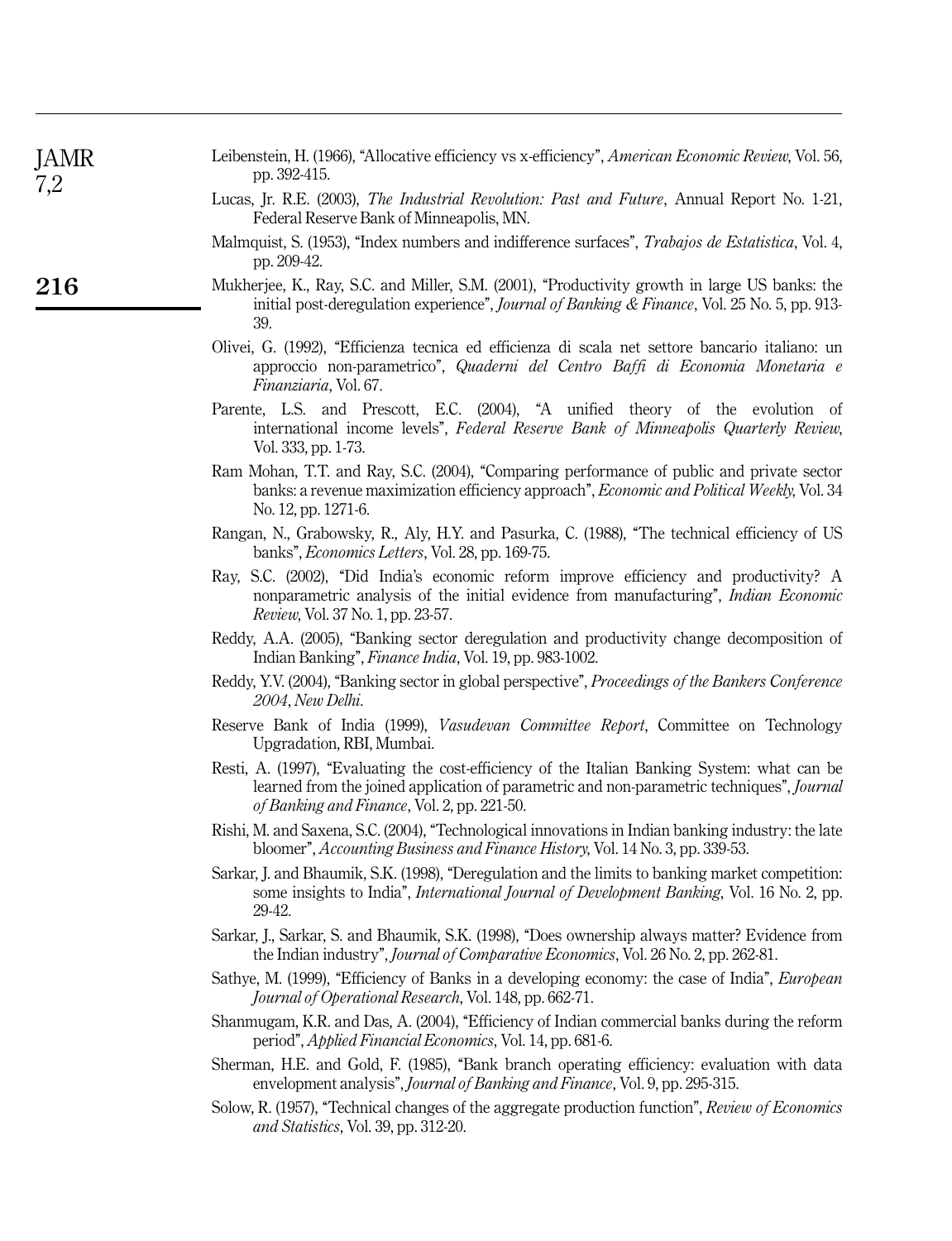Subramanyam, G. (1993), ''Productivity growth in India's public sector banks, 1970-1989'', *Journal of Quantitative Economics*, Vol. 9, pp. 209-23.

- growth and efficiency change Wheelock, D.C. and Wilson, P.W. (1999), "Technical progress, inefficiency and productivity change in US banking, 1984-1993'', *Journal of Money, Credit and Banking*, Vol. 31 No. 2, pp. 212-34.
- Yue, P. (1992), "Data envelopment analysis and commercial bank performance: a primer with applications to Missouri banks'', *Federal Reserve Bank of St Louis Review*, January/ February, pp. 31-45.

# Further reading

Reserve Bank of India (1995-1996 to 2005-2006), *Report on Currency and Finance*, RBI, Mumbai.

- Reserve Bank of India (1995-1996 to 2005-2006), *Report on Trend and Progress of Banking in India*, RBI, Mumbai.
- Reserve Bank of India (1995-1996 to 2005-2006), *Statistical Tables relating to Banks in India*, RBI, Mumbai.

# Appendix

| Technical efficiency      | Bank type     | 1995  | 1999         | 2003         | 2006                |                                                 |
|---------------------------|---------------|-------|--------------|--------------|---------------------|-------------------------------------------------|
| ING Vysya Bank            | <b>FOR</b>    | 0.779 | 0.788        | 0.931        | 0.98                |                                                 |
| ABN Amro Bank             | <b>FOR</b>    | 1     | 1            | 1            | 1                   |                                                 |
| Abu-Dhabi Commercial Bank | <b>FOR</b>    | 1     | 1            | 1            | 1                   |                                                 |
| Bank of America           | <b>FOR</b>    | 1     | 1            | 1            | $\overline{1}$      |                                                 |
| Bank of Bahrain & Kuwait  | <b>FOR</b>    | 0.999 | 0.996        | 0.929        | 0.98                |                                                 |
| Barclays Bank             | <b>FOR</b>    | 1     | 1            | 1            | 1                   |                                                 |
| Bank of Tokyo             | <b>FOR</b>    | 1     | 1            | 1            | 1                   |                                                 |
| <b>BNP</b> Paribas        | <b>FOR</b>    | 1     | $\mathbf{1}$ | 0.933        | $\overline{1}$      |                                                 |
| Chase Manhattan Bank      | <b>FOR</b>    | 1     | 1            | 1            | 1                   |                                                 |
| Citibank                  | <b>FOR</b>    | 1     | 1            | 1            | $\overline{1}$      |                                                 |
| <b>DBS</b> Bank           | <b>FOR</b>    | 1     | 1            | 1            | 1                   |                                                 |
| Hongkong & Shanghai Bank  | <b>FOR</b>    | 0.948 | 0.904        | 1            | $\overline{1}$      |                                                 |
| Deutsche Bank             | <b>FOR</b>    | 1     | 1            | $\mathbf{1}$ | $\overline{1}$      |                                                 |
| Mashreg Bank              | <b>FOR</b>    | 1     | 1            | $\mathbf{1}$ | $\overline{1}$      |                                                 |
| Oman International Bank   | <b>FOR</b>    | 0.994 | 0.943        | 0.591        | 0.68                |                                                 |
| State Bank of Mauritius   | <b>FOR</b>    | 0.951 | 1            | 1            | 1                   |                                                 |
| Standard Chartered Bank   | <b>FOR</b>    | 0.935 | 0.955        | 1            | 1                   |                                                 |
| Centurion Bank            | <b>NEWPVT</b> | 1     | 0.889        | $\mathbf{1}$ | 1                   |                                                 |
| Development Credit Bank   | <b>NEWPVT</b> | 1     | 0.923        | 0.991        | 0.99                |                                                 |
| <b>HDFC</b> Bank          | <b>NEWPVT</b> | 0.676 | 1            | 1            | 1                   |                                                 |
| Indusind Bank             | <b>NEWPVT</b> | 0.943 | 1            | 1            | 1                   |                                                 |
| <b>ICICI</b> Bank         | <b>NEWPVT</b> | 0.88  | 1            | 1            | 1                   |                                                 |
| UTI Bank                  | <b>NEWPVT</b> | 1     | 1            | 1            | 1                   |                                                 |
| Bank of Rajasthan         | <b>OLDPVT</b> | 0.969 | 0.955        | 0.981        | 0.985               |                                                 |
| Baharat Overseas Bank     | <b>OLDPVT</b> | 0.801 | 0.894        | 0.88         | 0.9                 |                                                 |
| Catholic Syrian Bank      | <b>OLDPVT</b> | 0.835 | 0.798        | 1            | 1                   |                                                 |
| City Union Bank           | <b>OLDPVT</b> | 0.803 | 0.997        | 0.967        | 0.98                |                                                 |
| Dhanalakshmi Bank         | <b>OLDPVT</b> | 0.91  | 0.894        | 1            | 1                   |                                                 |
| Federal Bank              | <b>OLDPVT</b> | 0.879 | 1            | 0.988        | 0.99                |                                                 |
| Jammu & Kashmir Bank      | <b>OLDPVT</b> | 0.938 | 1            | 1            | 1                   | Table AI.                                       |
| Karur Vysya Bank          | <b>OLDPVT</b> | 0.775 | 0.909        | 0.802        | 0.88<br>(continued) | Technical efficiency<br>(using Malmquist index) |

217

Productivity